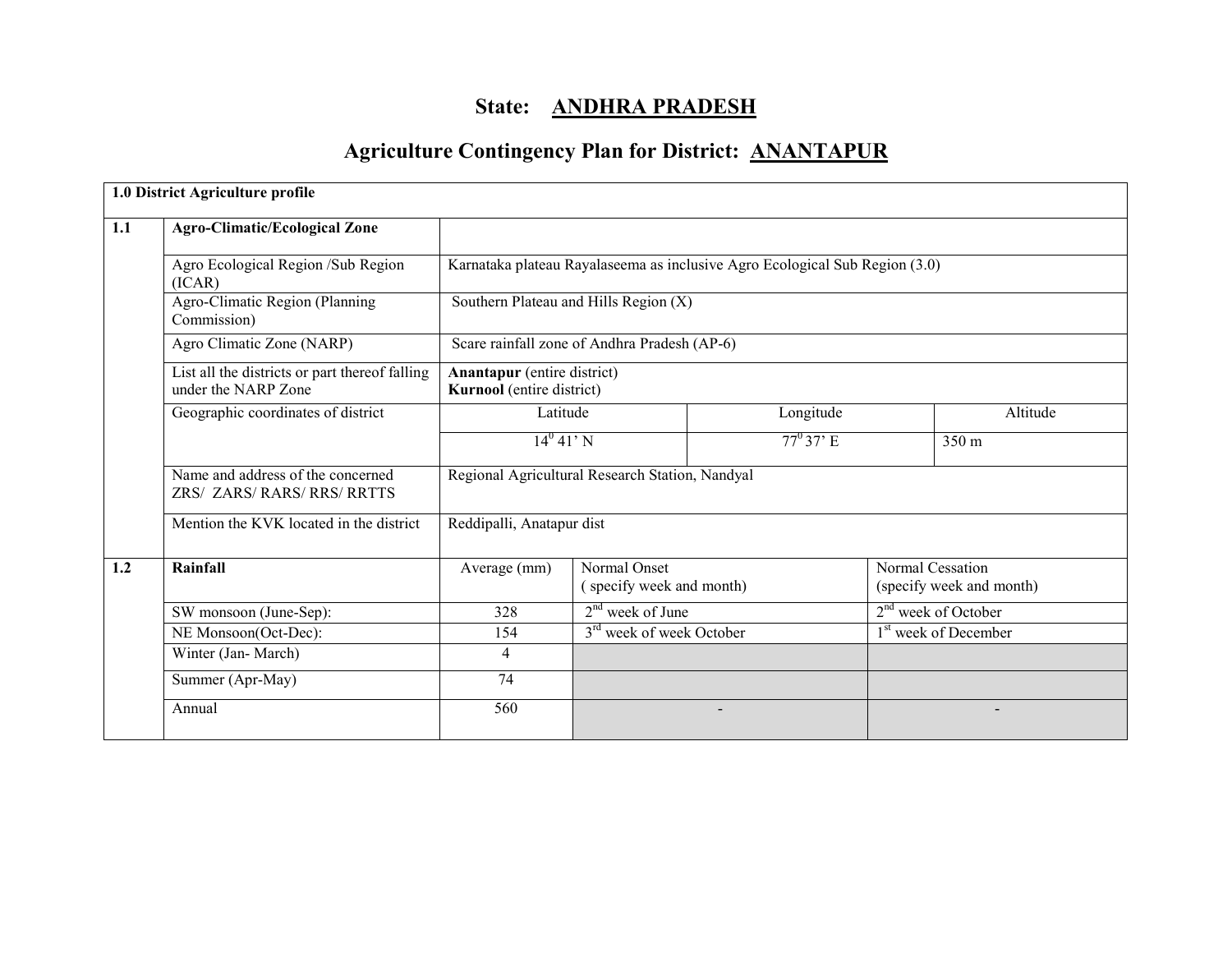| 1.3 | <b>Land use</b><br>pattern of the<br>district (latest<br>statistics) | Geographical<br>area | Forest area    | Land under<br>non-<br>agricultural<br>use | Permanent<br>pastures    | Cultivable<br>wasteland | Land under<br>Misc. tree<br>crops and<br>groves | Barren<br>and<br>uncultivab<br>le<br>land | Current<br>fallows | Other<br>fallows |
|-----|----------------------------------------------------------------------|----------------------|----------------|-------------------------------------------|--------------------------|-------------------------|-------------------------------------------------|-------------------------------------------|--------------------|------------------|
|     | Area ('000 ha)                                                       | 1913.0               | 197.0          | 121.2                                     | 9.0                      | 51.9                    | 9.7                                             | 183.5                                     | 142.7              | 84.3             |
| 1.4 | <b>Major Soils</b>                                                   |                      | Area ('000 ha) |                                           | Percent $(\% )$ of total |                         |                                                 |                                           |                    |                  |
|     | . Shallow red soils                                                  |                      | 934            |                                           | 78                       |                         |                                                 |                                           |                    |                  |
|     | 2. Black soils                                                       |                      | 239            |                                           | 20                       |                         |                                                 |                                           |                    |                  |
|     | 3. Others                                                            |                      |                | 23                                        | 2                        |                         |                                                 |                                           |                    |                  |
| 1.5 | <b>Agricultural land use</b>                                         |                      |                | Area ('000 ha)                            |                          |                         | Cropping intensity %                            |                                           |                    |                  |
|     | Net sown area                                                        |                      | 1113           |                                           |                          |                         | 106                                             |                                           |                    |                  |
|     | Area sown more than once                                             |                      | 74             |                                           |                          |                         |                                                 |                                           |                    |                  |
|     | Gross cropped area                                                   |                      |                | 1187                                      |                          |                         |                                                 |                                           |                    |                  |

\*over-exploited: groundwater utilization > 100%; critical: 90-100%; semi-critical: 70-90%; safe: <70%

| 1.6 | <b>Irrigation</b>                | Area ('000 ha) |                | Percent $(\% )$   |
|-----|----------------------------------|----------------|----------------|-------------------|
|     | Net irrigated area               | 108.9          |                |                   |
|     | Gross irrigated area             | 137.4          |                |                   |
|     | Rainfed area                     | 814.4          |                |                   |
|     | <b>Sources of Irrigation</b>     | Number         | Area ('000 ha) | $%$ area          |
|     | Canals                           |                | 22.4           | 18.8              |
|     | Tanks                            |                | 4.3            | 3.6               |
|     | Tube wells $&$ filter points     |                | 91.0           | 76.3              |
|     | Lift irrigation                  |                |                |                   |
|     | Other sources                    |                | 1.5            | 1.3               |
|     | Total                            |                | 119.3          | 100.0             |
|     | Pump sets                        |                |                |                   |
|     | Micro-irrigation                 |                |                |                   |
|     | Groundwater availability and use | No. of blocks  | $%$ area       | Quality of water  |
|     | Over exploited                   | 28             | 12             | Normal            |
|     | Critical                         | 12             | 8              | Saline / Alkaline |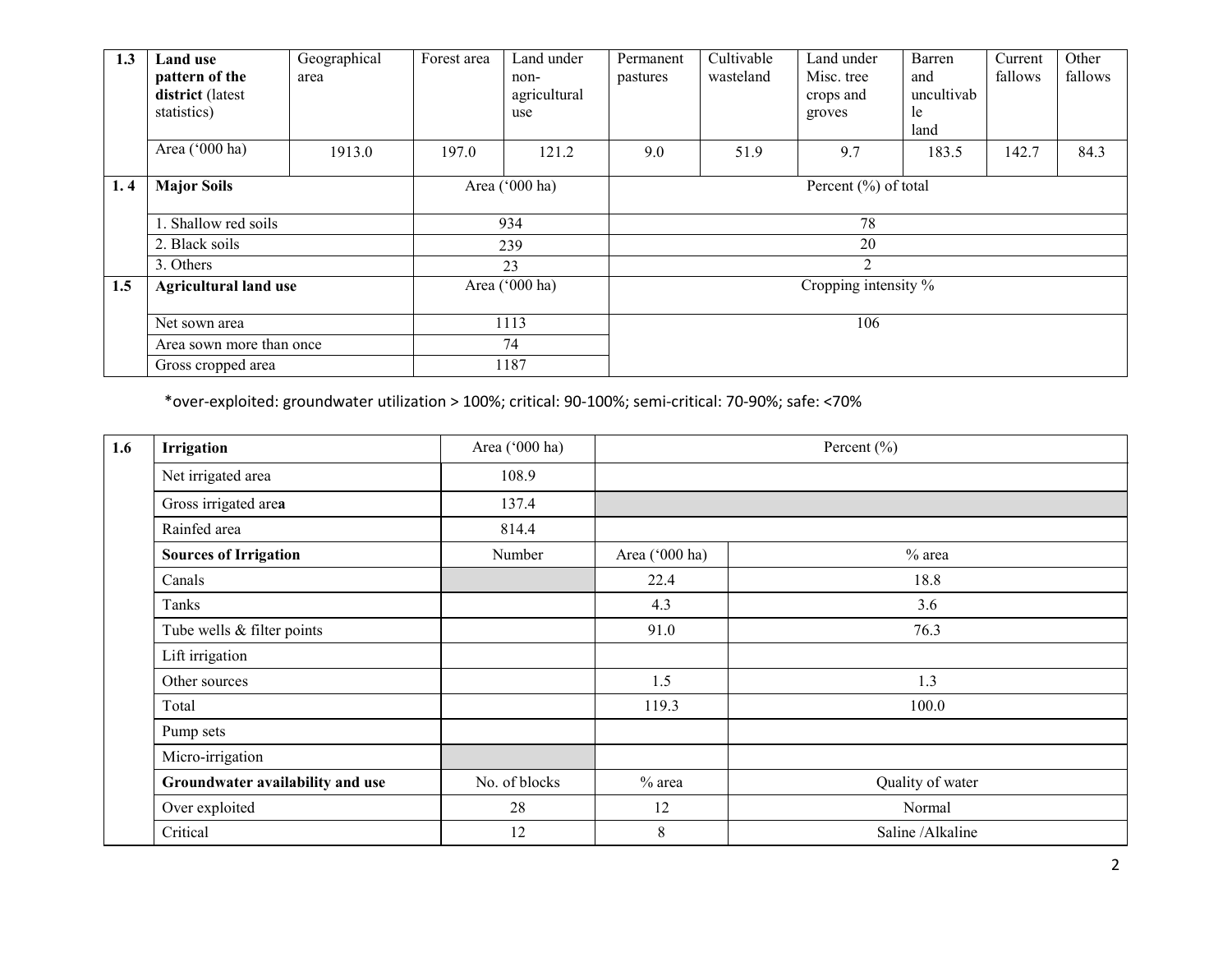|  | Semi-critical                   |         | . .       | Chloride |
|--|---------------------------------|---------|-----------|----------|
|  | Safe                            | NA      | 02        | Fluoride |
|  | Wastewater availability and use | 1443.25 | <b>NA</b> |          |

# Area under major field crops & horticulture etc.

\*If break-up data (irrigated, rainfed) is not available, give total area

|                | <b>Major Field Crops cultivated</b> |                  |                |                         | Area ('000 ha)*   |                |                |
|----------------|-------------------------------------|------------------|----------------|-------------------------|-------------------|----------------|----------------|
|                |                                     | Kharif           |                |                         | Rabi              | <b>Summer</b>  | <b>Total</b>   |
|                |                                     | <b>Irrigated</b> | Rainfed        | <b>Irrigated</b>        | Rainfed           |                |                |
|                | Groundnut                           |                  | 822            | $\overline{18}$         |                   | $\blacksquare$ | 840            |
| $\overline{2}$ | Bengalgram                          |                  |                |                         | 65                |                | 65             |
| 3              | Sunflower                           |                  | 24             | 27                      |                   | $\blacksquare$ | 51             |
| 4              | Rice                                | 26               | $\sim$         | 15                      | $\sim$            | $\blacksquare$ | 41             |
| 5              | Redgram                             |                  | 33             |                         | $\qquad \qquad -$ | $\blacksquare$ | 33             |
| 6              | Sorghum                             | 6                |                |                         | 15                | $\sim$         | 21             |
| $\overline{7}$ | Maize                               |                  | 5              | $\overline{\mathbf{4}}$ | $\blacksquare$    | $\blacksquare$ | 9              |
| 8              | Cotton                              |                  | $\overline{4}$ |                         |                   |                | $\overline{4}$ |
| 9              | Ragi                                |                  |                |                         |                   |                |                |
|                | Horticulture crops - Fruits         |                  |                |                         | <b>Total area</b> |                |                |
|                | Horticulture crops - Fruits         |                  |                |                         | <b>Total area</b> |                |                |
|                | Sweet orange                        |                  |                |                         | 49.4              |                |                |
| $\overline{2}$ | Mango                               |                  |                |                         | 6.6               |                |                |
| $\mathfrak{Z}$ | papaya                              |                  |                |                         | 6.3               |                |                |
| $\overline{4}$ | Banana                              |                  |                |                         | 5.3               |                |                |
|                | Horticultural crops - Vegetables    |                  |                |                         | <b>Total area</b> |                |                |
|                | Tomato                              |                  |                |                         | 4.69              |                |                |
| $\overline{2}$ | Chillies                            |                  |                |                         | 3.40              |                |                |
|                | <b>Horticultural crops flowers</b>  |                  |                |                         |                   |                |                |
|                | Marigold                            |                  |                |                         | 1.645             |                |                |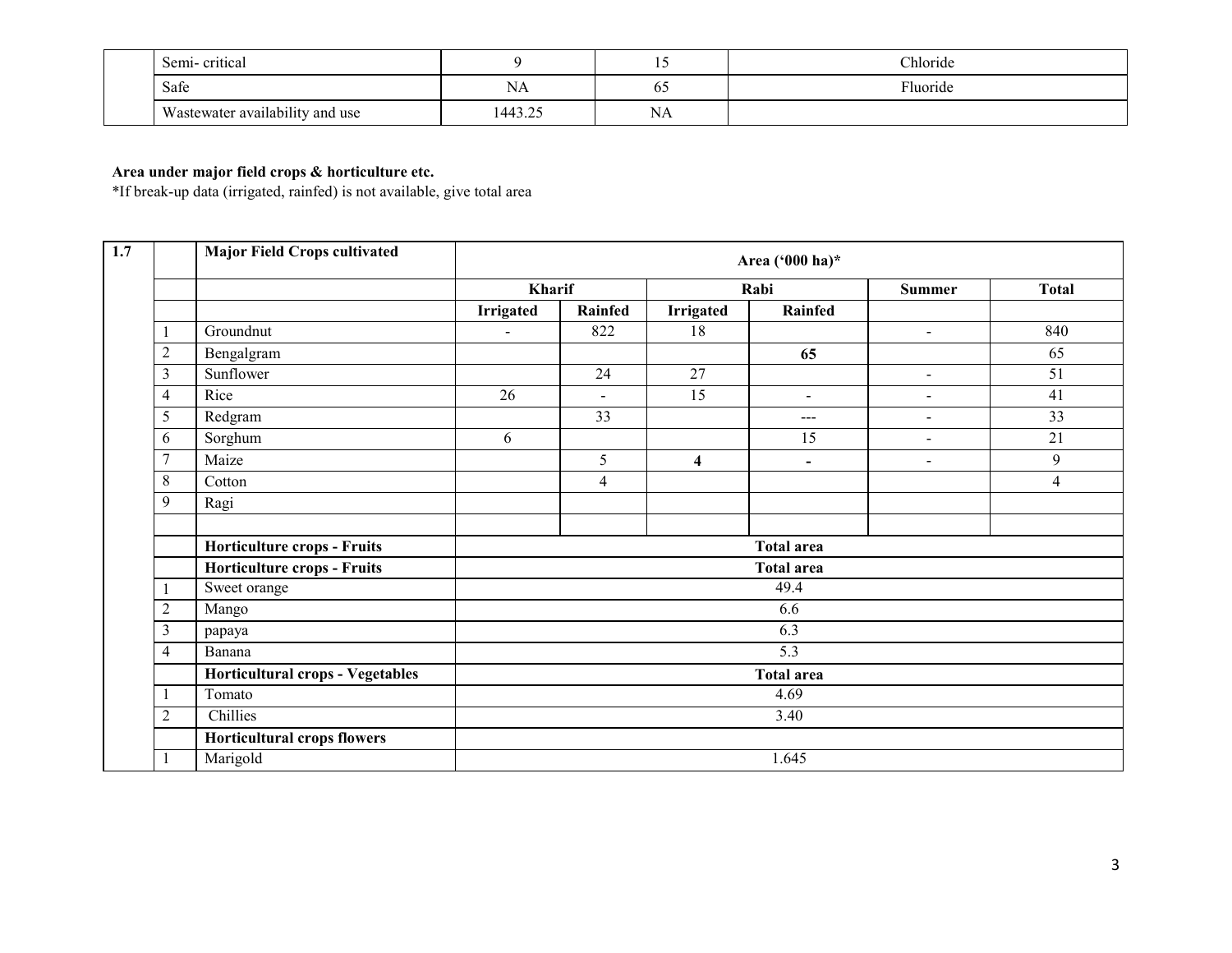| 1.8  | Livestock                                                    |                  | Male (number) |                    | Female (number)                          |                                                          | <b>Total (number)</b>              |  |
|------|--------------------------------------------------------------|------------------|---------------|--------------------|------------------------------------------|----------------------------------------------------------|------------------------------------|--|
|      | Non descriptive Cattle (local low yielding)                  |                  | 385.3         |                    | 335.0                                    |                                                          | 720.3                              |  |
|      | Crossbred cattle                                             |                  | 10.8          |                    | 86.4                                     |                                                          | 97.2                               |  |
|      | Non descriptive Buffaloes (local low yielding)               |                  | 65.4          |                    | 467.6                                    |                                                          | 533.0                              |  |
|      | <b>Graded Buffaloes</b>                                      |                  |               |                    |                                          |                                                          |                                    |  |
|      | Goat                                                         |                  |               |                    |                                          |                                                          | 909.4                              |  |
|      | Sheep<br>Others (Camel, Pig, Yak etc.)                       |                  |               |                    |                                          |                                                          | 3155.7                             |  |
|      |                                                              |                  |               |                    |                                          |                                                          | 55.0                               |  |
|      | Commercial dairy farms (Number)                              |                  |               |                    |                                          |                                                          |                                    |  |
| 1.9  | Poultry                                                      |                  | No. of farms  |                    |                                          | <b>Total No. of birds (number)</b>                       |                                    |  |
|      | Commercial                                                   |                  |               |                    |                                          | 449.5                                                    |                                    |  |
|      | Backyard                                                     |                  |               |                    |                                          | 1698.8                                                   |                                    |  |
| 1.10 | Fisheries (Data source: Chief Planning Officer)              |                  |               |                    |                                          |                                                          |                                    |  |
|      | A. Capture                                                   |                  |               |                    |                                          |                                                          |                                    |  |
|      | i) Marine (Data Source: Fisheries                            | No. of fishermen | <b>Boats</b>  |                    |                                          | <b>Nets</b>                                              | <b>Storage</b>                     |  |
|      | Department)                                                  |                  | Mechanized    | Non-<br>mechanized | Mechanized<br>(Trawl nets,<br>Gill nets) | Non-mechanized<br>(Shore Seines, Stake<br>$&$ trap nets) | facilities<br>(Ice plants<br>etc.) |  |
|      | ii) Inland (Data Source: Fisheries<br>No. Farmer owned ponds |                  |               |                    | <b>No. of Reservoirs</b>                 |                                                          | No. of village tanks               |  |
|      | Department)                                                  | 34               |               |                    | 5                                        | 326                                                      |                                    |  |

Note : fallow the order as followed in crop area table and specify five major crops only

| 1.11 | <b>Production and</b>                                                                       | Kharif                 |                         | Rabi                  |                         | Summer                |                         | Total                 |                         |
|------|---------------------------------------------------------------------------------------------|------------------------|-------------------------|-----------------------|-------------------------|-----------------------|-------------------------|-----------------------|-------------------------|
|      | <b>Productivity of</b><br>major crops<br>(Average of last 5)<br>years: 2004,<br>05,06,07,08 | Production<br>(1000 t) | Productivity<br>(kg/ha) | Production<br>(000 t) | Productivity<br>(kg/ha) | Production<br>(000 t) | Productivity<br>(kg/ha) | Production<br>(000 t) | Productivity<br>(kg/ha) |
|      | Groundnut                                                                                   | 453                    | 525                     | 25                    | 1336                    |                       |                         | 478                   | 543                     |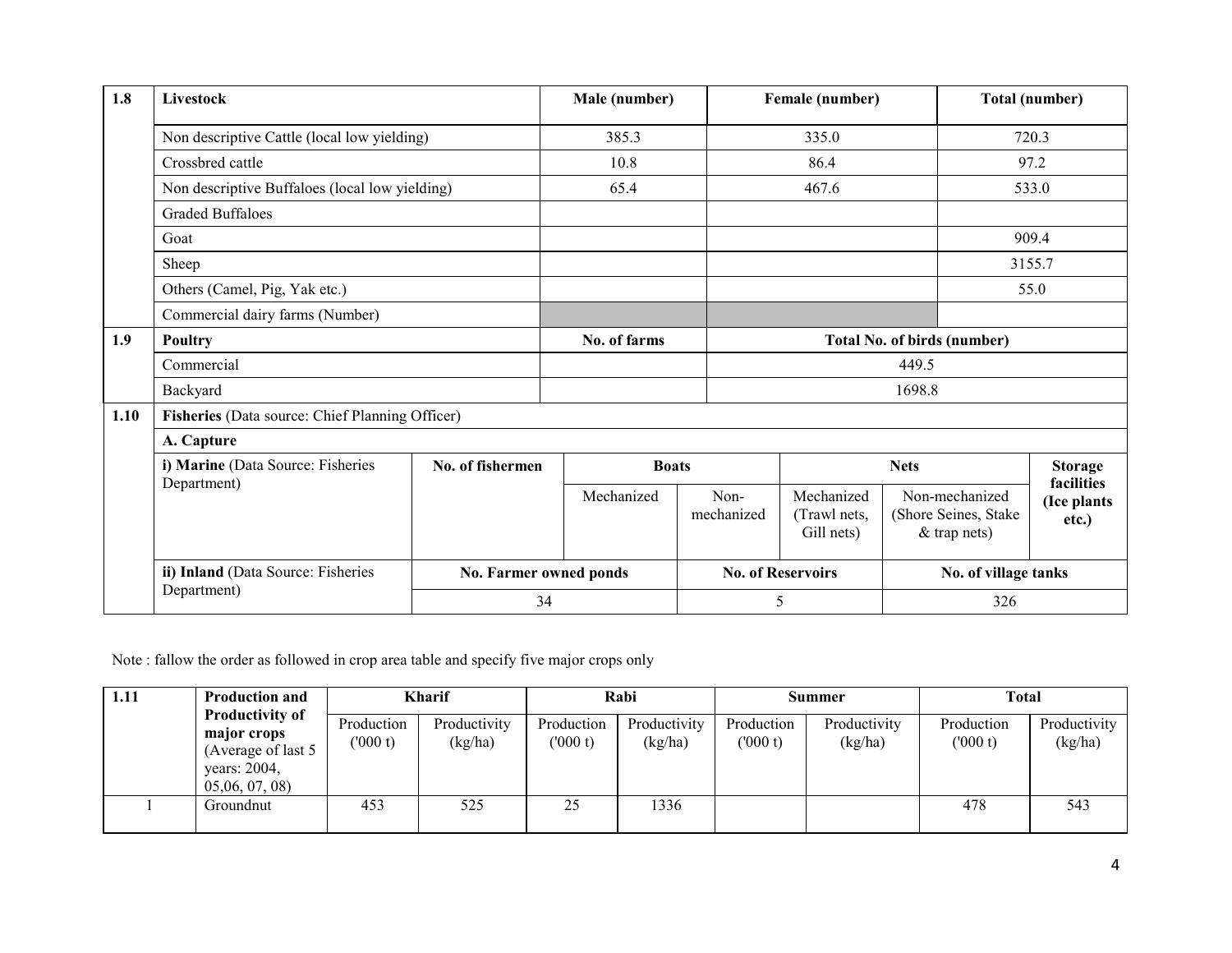|        | Bengal gram |    |      | 99 | 711  |  | 99  | 711  |
|--------|-------------|----|------|----|------|--|-----|------|
|        | Paddy       | 82 | 3121 | 39 | 2594 |  | 121 | 2944 |
|        | Red gram    |    | 381  |    |      |  | 13  | 381  |
|        | Sunflower   |    | 446  | 13 | 609  |  | 24  | 538  |
| Others |             |    |      |    |      |  |     |      |

| 1.11           | <b>Major</b>                                           |                       | <b>Kharif</b>           |                       | Rabi                    |                       | <b>Summer</b>           | <b>Total</b>          |                         |  |
|----------------|--------------------------------------------------------|-----------------------|-------------------------|-----------------------|-------------------------|-----------------------|-------------------------|-----------------------|-------------------------|--|
|                | Horticultural<br>crops                                 | Production<br>(000 t) | Productivity<br>(kg/ha) | Production<br>(000 t) | Productivity<br>(kg/ha) | Production<br>(000 t) | Productivity<br>(kg/ha) | Production<br>(000 t) | Productivity<br>(kg/ha) |  |
|                | Fruits (Crops to be identified based on total acreage) |                       |                         |                       |                         |                       |                         |                       |                         |  |
|                | <b>Sweet Orange</b>                                    |                       |                         |                       |                         |                       | 90.8                    | 13300                 |                         |  |
| 2              | Mango                                                  |                       |                         |                       |                         |                       | 157.5                   | 8267                  |                         |  |
| 3              | Papaya                                                 |                       |                         |                       |                         |                       | 238.8                   | 78667                 |                         |  |
| $\overline{4}$ | Banana                                                 |                       |                         |                       |                         |                       | 115.8                   | 30000                 |                         |  |
| vegetables     |                                                        |                       |                         |                       |                         |                       |                         |                       |                         |  |
|                | Tomato                                                 |                       |                         |                       |                         |                       | 49.0                    | 19000                 |                         |  |
| $\mathfrak{D}$ | Chillies                                               |                       |                         |                       |                         |                       | 2.8                     | 3264                  |                         |  |
|                | Horticultural crops flowers                            |                       |                         |                       |                         |                       |                         |                       |                         |  |
|                | Marigold                                               |                       |                         |                       |                         |                       | 9.7                     | 800                   |                         |  |

| 1.12 | Sowing window for 5       | Crop 1 (Specify the crop):      | $Crop 2$ :                    | $Crop 3$ : | $Crop 4$ :             | Crop 5:   |
|------|---------------------------|---------------------------------|-------------------------------|------------|------------------------|-----------|
|      | major crops               | Groundnut                       | Paddy                         | Bengalgram | Jowar                  | Sunflower |
|      | (start and end of sowing) |                                 |                               |            |                        |           |
|      | period)                   |                                 |                               |            |                        |           |
|      | Kharif-Rainfed            | July $1st$ FN to Aug $1st$ week | $-$ – $-$                     | $- - -$    | Up to July $1st$ week  | $- - -$   |
|      |                           |                                 |                               |            | $($ grain $)$          |           |
|      |                           |                                 |                               |            | Up to Mid Sep (fodder) |           |
|      | Kharif-Irrigated          | $-- -$                          | July $2^{nd}$ FN-Aug $1^{st}$ | $- - -$    | $- - -$                | $- - -$   |
|      |                           |                                 | FN                            |            |                        |           |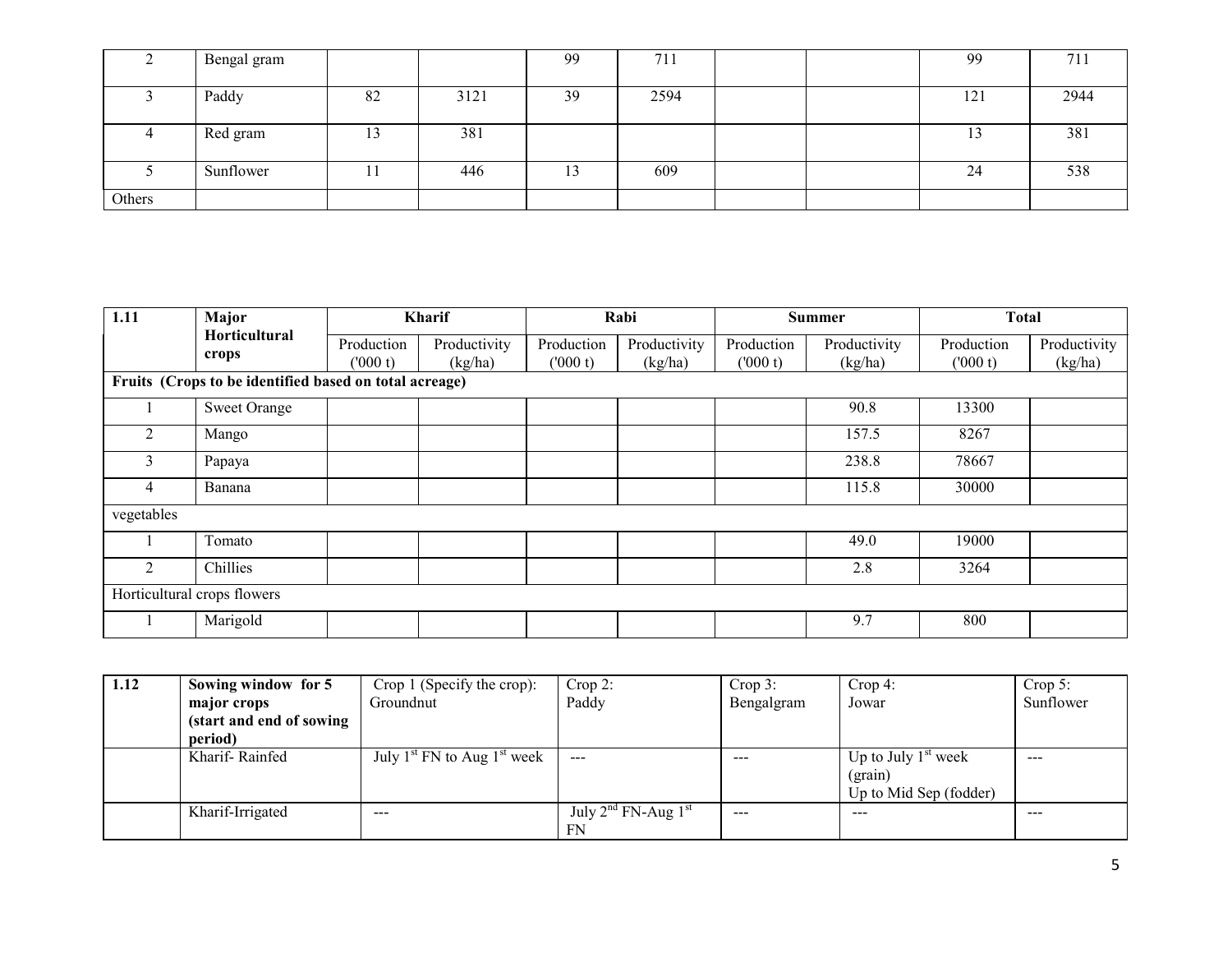|  | Rabi-<br>$\mathbf{r}$<br>Rainfed | $- - -$                                                   | ----                                        | EN.<br>$\sim$ $\sim$<br>ገ⊿+<br>EN<br>$\mathbf{r}$<br>N <sub>ov</sub><br>. . | ----    | Jct-Jan |
|--|----------------------------------|-----------------------------------------------------------|---------------------------------------------|-----------------------------------------------------------------------------|---------|---------|
|  | Rabi-Irrigated<br>. .            | Nov.<br>$\gamma$ $\Lambda$ li<br>. C 117<br>$\Gamma$<br>— | Dec.<br>30 <sup>m</sup><br>Dec<br>week<br>- | $- - -$                                                                     | $- - -$ | $- - -$ |

| 1.13 | What is the major contingency the<br>district is prone to? (Tick mark and<br>mention years if known during the<br>last 10 year period) | Regular    | Occasional | None |
|------|----------------------------------------------------------------------------------------------------------------------------------------|------------|------------|------|
|      | Drought                                                                                                                                | $\sqrt{ }$ |            |      |
|      | Flood                                                                                                                                  |            |            |      |
|      | High intense storms                                                                                                                    |            |            |      |
|      | Cyclone                                                                                                                                |            |            |      |
|      | Hail storm                                                                                                                             |            |            |      |
|      | Heat wave                                                                                                                              |            |            |      |
|      | Cold wave                                                                                                                              |            |            |      |
|      | Frost                                                                                                                                  |            |            |      |
|      | Sea water inundation                                                                                                                   |            |            |      |
|      | Pests and diseases (specify)                                                                                                           | N          |            |      |
|      |                                                                                                                                        |            |            |      |

| 1.14 | Include Digital maps of<br>the district for | Location map of district within State as Annexure I | Enclosed: Yes / No |
|------|---------------------------------------------|-----------------------------------------------------|--------------------|
|      |                                             | Mean annual rainfall as Annexure 2                  | Enclosed: Yes / No |
|      |                                             | Soil map as Annexure 3                              | Enclosed: Yes / No |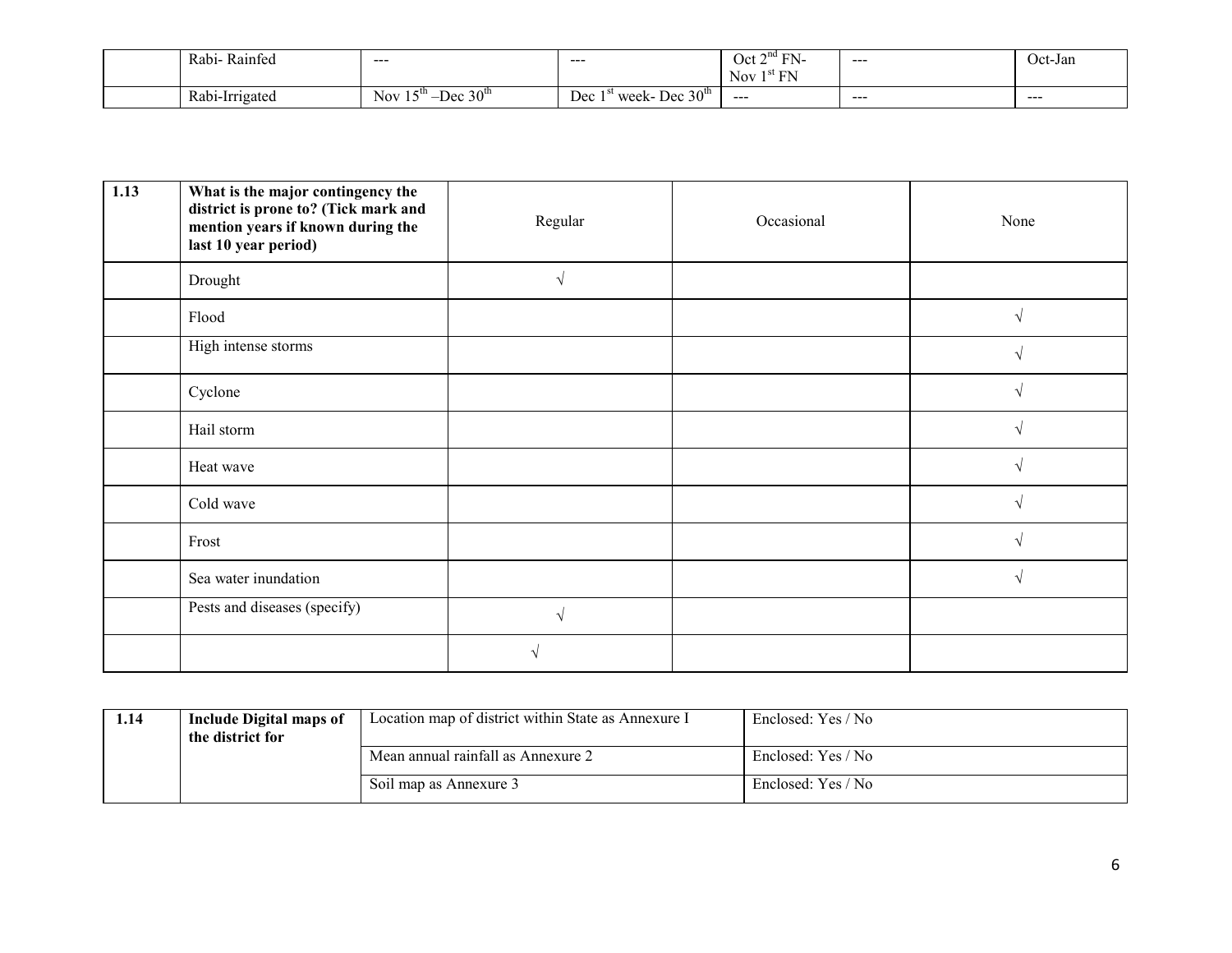# ANNEXURE-I

## LOCATION MAP OF ANANTHAPUR WITH IN ANDHRA PRADESH

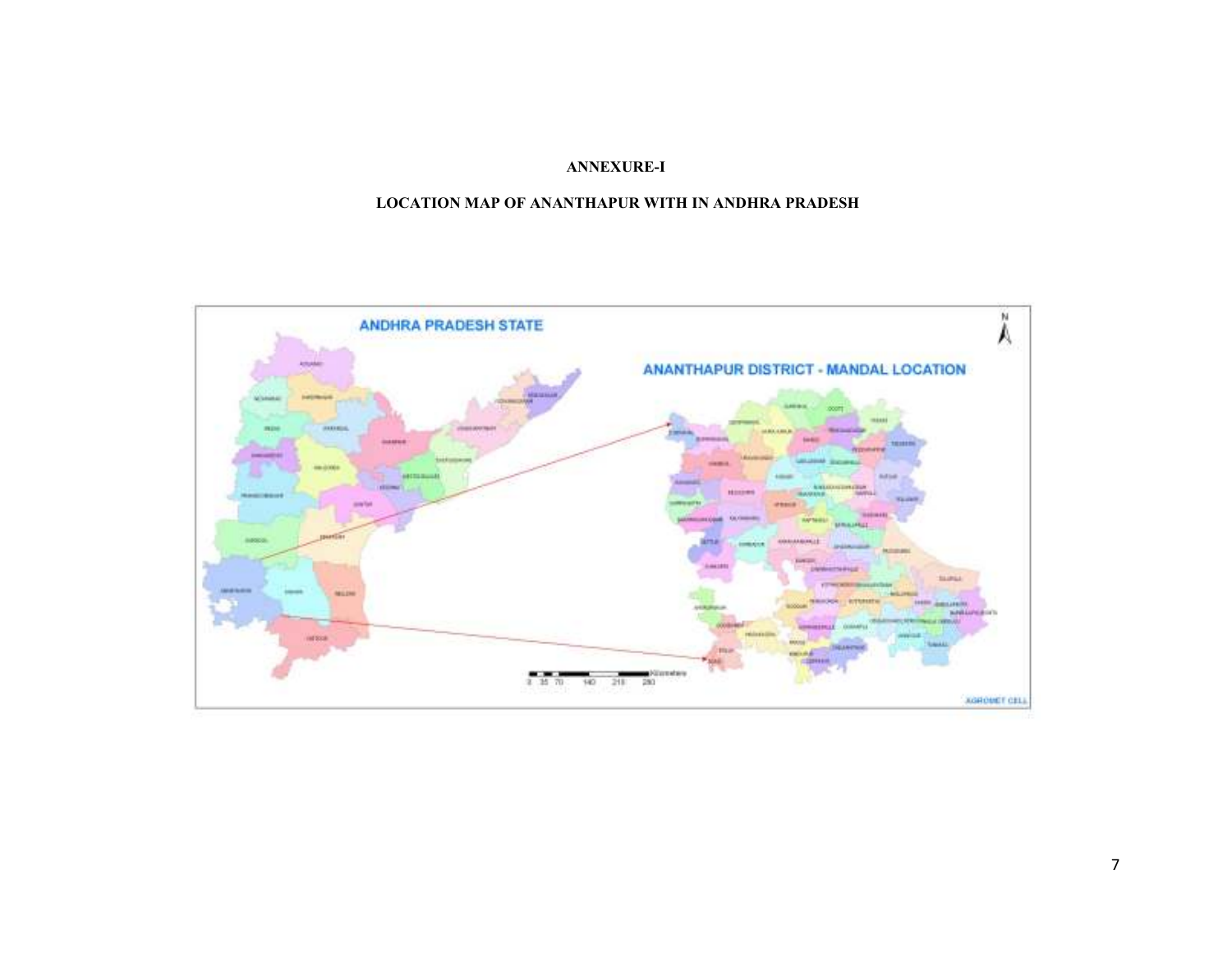#### ANNEXURE-II

#### MEAN ANNUAL RAINFALL

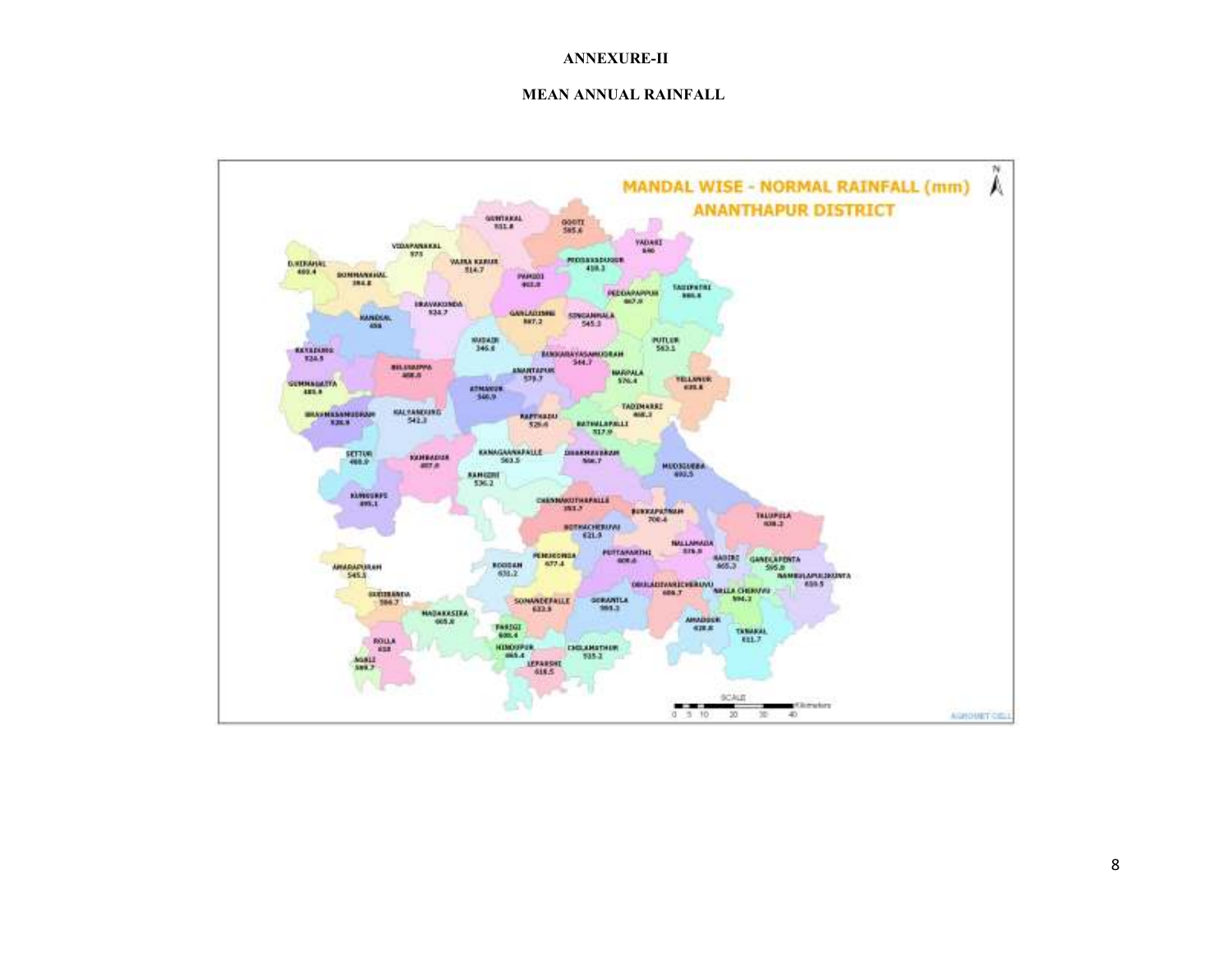#### ANNEXURE-III

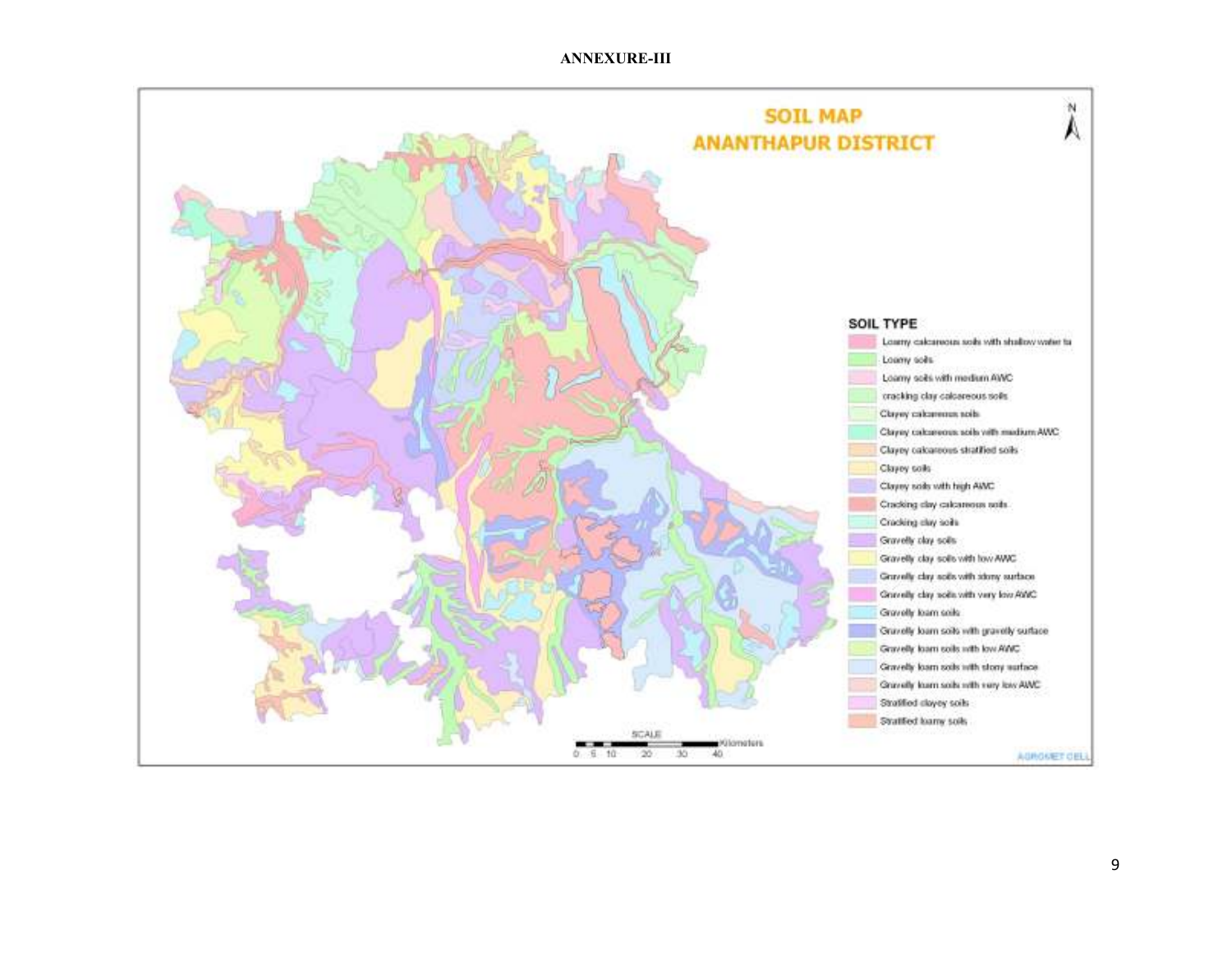## 2.0 Strategies for weather related contingencies

## 2.1 Drought

# 2.1.1 Rainfed situation

| <b>Condition</b>                                        |                                   |                                                         |                                   | <b>Suggested Contingency measures</b> |                                     |
|---------------------------------------------------------|-----------------------------------|---------------------------------------------------------|-----------------------------------|---------------------------------------|-------------------------------------|
| <b>Early season</b><br>drought (delayed<br>onset)       | <b>Major Farming</b><br>situation | Crop/cropping system                                    | Change in crop/cropping<br>system | <b>Agronomic measures</b>             | <b>Remarks</b> on<br>Implementation |
| Delay by 2 weeks<br>(Specify month)<br>July $2^{nd}$ FN | Shallow red soils                 | $Groundnut + Redgram(LRG)$<br>30) intercropping $(7:1)$ | No change,<br>Redgram (LRG-30)    |                                       |                                     |
| Delay by 4 weeks<br>(Specify month)<br>August $1st FN$  | Shallow red soils                 | Groundnut + Redgram<br>$(15:1)$ inter cropping          |                                   |                                       |                                     |

| Condition                                              |                      |                                             |                                                                                                                                                                                                                            | <b>Suggested Contingency measures</b>                                                                               |                   |
|--------------------------------------------------------|----------------------|---------------------------------------------|----------------------------------------------------------------------------------------------------------------------------------------------------------------------------------------------------------------------------|---------------------------------------------------------------------------------------------------------------------|-------------------|
| <b>Early season</b>                                    | <b>Major Farming</b> | Crop/cropping system                        | Change in crop/cropping                                                                                                                                                                                                    | <b>Agronomic measures</b>                                                                                           | <b>Remarks</b> on |
| drought (delayed                                       | situation            |                                             | system                                                                                                                                                                                                                     |                                                                                                                     | Implementation    |
| onset)                                                 |                      |                                             |                                                                                                                                                                                                                            |                                                                                                                     |                   |
| Delay by 6 weeks<br>(Specify month)<br>August $2nd$ FN | Shallow red soils    | Groundnut + Redgram<br>intercropping system | Pure crop of Jowar (CSH-9,<br>$13, \text{CSV-12}, 13, \text{NTJ1-3}$ /<br>Pearl millet (ICTP 8203,<br>$ICMV-221$ , $ICMH-451$ ) /<br>Cowpea / Greengram (MGG-<br>$295$ , LGG-107) / Sunflower<br>(APSH11, KBSH1) / Setaria | Jowar / pearl millet are<br>cut for fodder at 45<br>DAS and 65DAS and<br>left for grains if rains<br>are continued. |                   |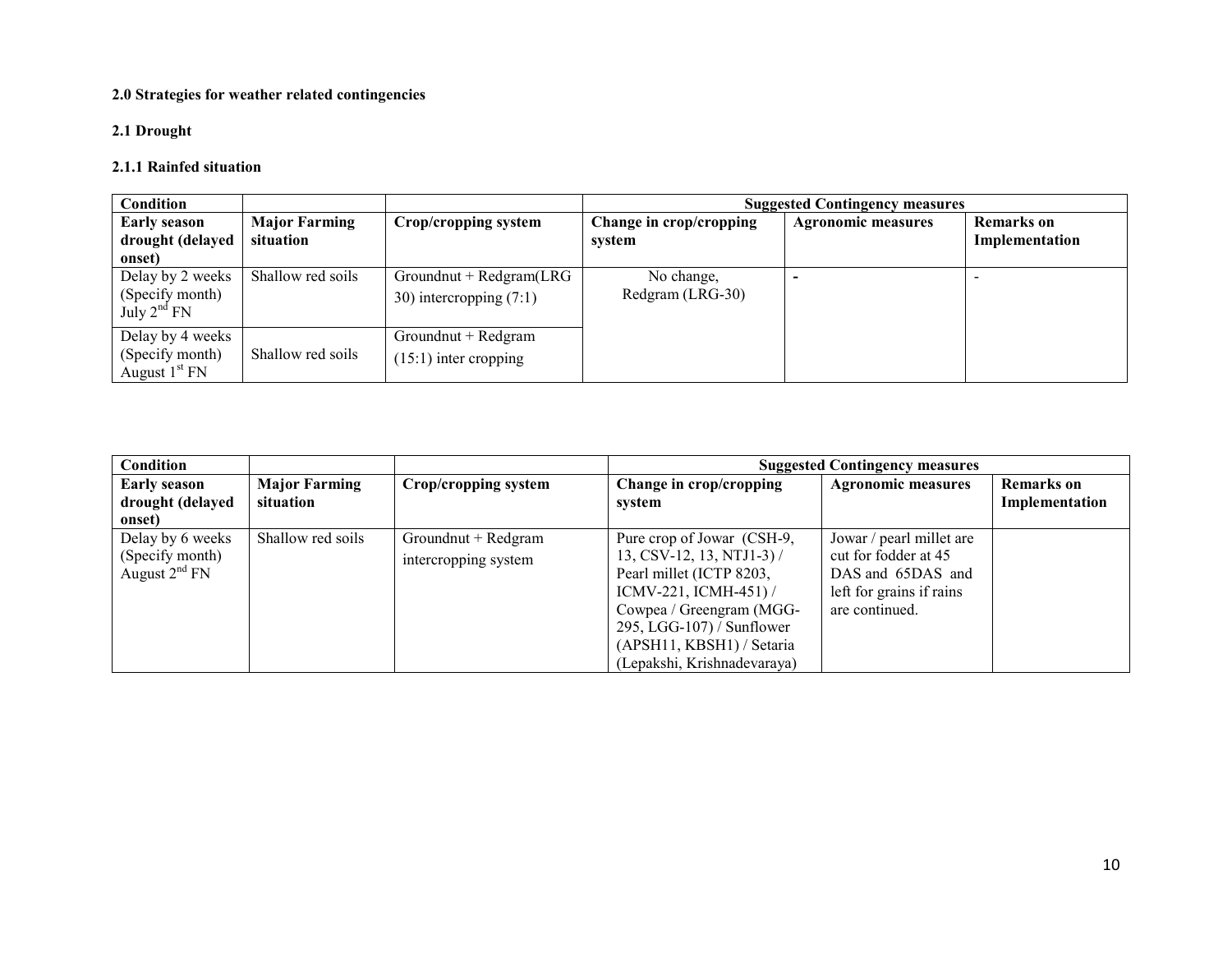| <b>Early season</b><br>drought (delayed<br>onset)         | <b>Major Farming</b><br>situation | Crop/cropping system                        | Change in crop/cropping<br>system                                                                                                                                  | <b>Agronomic measures</b>                                                                                                                                                                | Remarks on<br>Implementation |
|-----------------------------------------------------------|-----------------------------------|---------------------------------------------|--------------------------------------------------------------------------------------------------------------------------------------------------------------------|------------------------------------------------------------------------------------------------------------------------------------------------------------------------------------------|------------------------------|
| Delay by 8 weeks<br>(Specify month)<br>September $1st FN$ | Shallow red soils                 | Groundnut + Redgram<br>intercropping system | Pure crop of Jowar (fodder)<br>PGH-1 & 2) / Pearlmillet<br>(ICTP 8203, ICMV-221,<br>$ICMH-451$ / Cowpea /<br>Greengram (MGG-295, LGG-<br>107) / Sunflower (Morden) | 1. Jowar / Pearlmillet are<br>cut for fodder at 45DAS<br>and 65DAS and left for<br>grains if rains are<br>continued.<br>2. Top dressing of urea<br>for millets (specify the<br>$dosage)$ | $\blacksquare$               |
| September $2nd$ FN                                        | Horse gram shallow<br>aifinds     |                                             | Only horsegram is<br>recommended.                                                                                                                                  | No fertilizer to crop is<br>recommended to<br>horsegram.                                                                                                                                 |                              |

| Condition           |                      |                      | <b>Suggested Contingency measures</b> |                 |                   |  |
|---------------------|----------------------|----------------------|---------------------------------------|-----------------|-------------------|--|
| <b>Early season</b> | <b>Major Farming</b> | Crop/cropping system | Crop management                       | Soil management | <b>Remarks</b> on |  |
| drought (Normal     | situation            |                      |                                       |                 | Implementation    |  |
| onset)              |                      |                      |                                       |                 |                   |  |
| 15-20 days dry      | Shallow red soils    | Groundnut + Redgram  |                                       | ---             |                   |  |
| spell after sowing  |                      |                      |                                       |                 |                   |  |
| leading to poor     |                      |                      |                                       |                 |                   |  |
| germination/crop    |                      |                      |                                       |                 |                   |  |
| stand etc.)         |                      |                      |                                       |                 |                   |  |
|                     |                      |                      |                                       |                 |                   |  |
|                     |                      |                      |                                       |                 |                   |  |
|                     |                      |                      |                                       |                 |                   |  |
|                     |                      |                      |                                       |                 |                   |  |
|                     |                      |                      |                                       |                 |                   |  |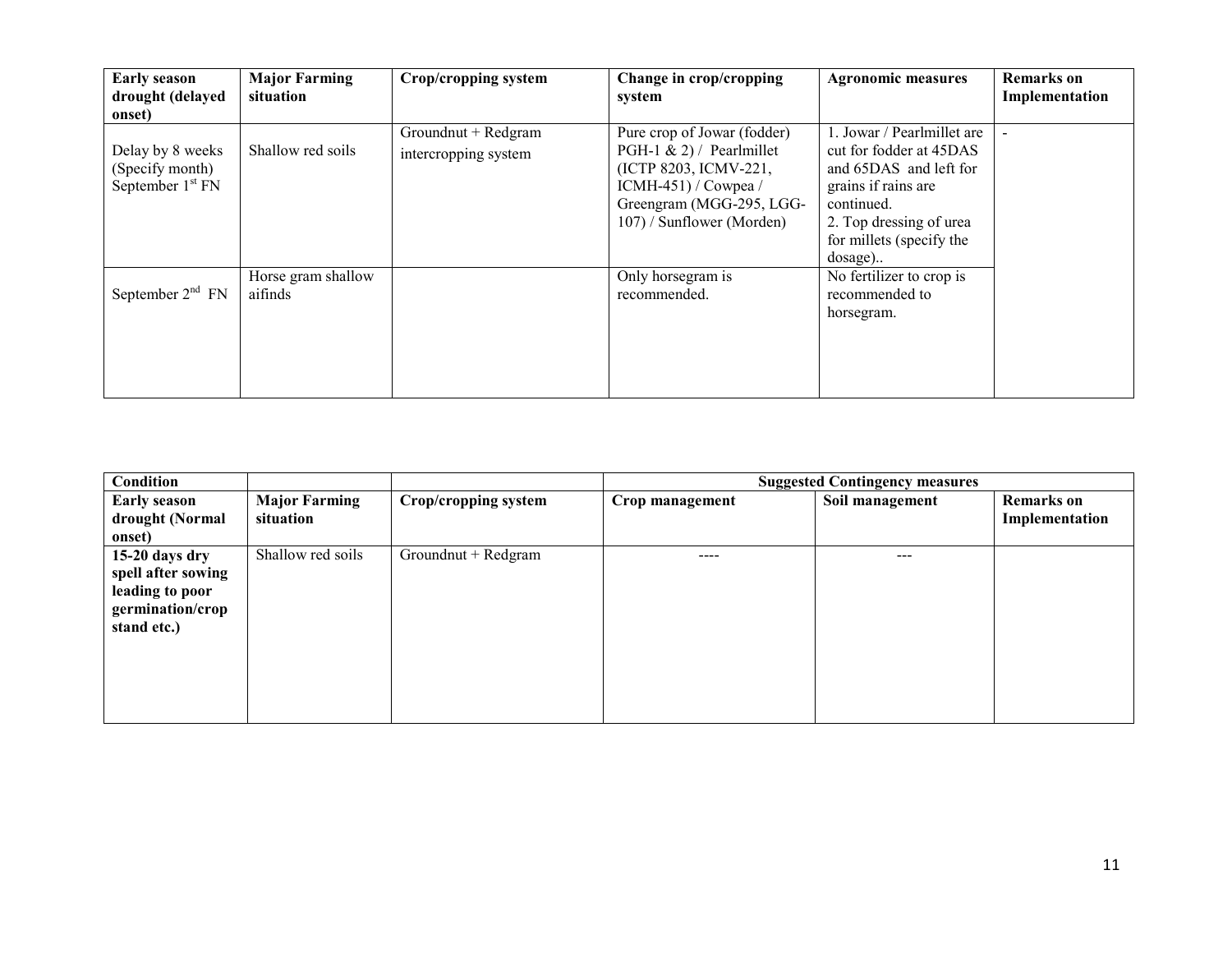| Condition                                                                                              |                                   |                      | <b>Suggested Contingency measures</b>                                                                                             |                                              |                                     |  |
|--------------------------------------------------------------------------------------------------------|-----------------------------------|----------------------|-----------------------------------------------------------------------------------------------------------------------------------|----------------------------------------------|-------------------------------------|--|
| Mid season<br>drought (long<br>dry spell, $> 2$<br>consecutive<br>weeks rainless<br>$(>2.5$ mm) period | <b>Major Farming</b><br>situation | Crop/cropping system | Crop management                                                                                                                   | Soil management                              | <b>Remarks</b> on<br>Implementation |  |
| At vegetative<br>stage                                                                                 | Shallow red soils                 | Groundnut + Redgram  | Protect the crop from Thrips<br>which act as vectors for PBND<br>and PSND, Chloripyriphos $\omega$<br>2ml/L at 7-10 days interval | Mulching with groundnut<br>shells is advised |                                     |  |

| Condition                       |                                   |                      | <b>Suggested Contingency measures</b>                                                                                               |  |                                                                    |  |
|---------------------------------|-----------------------------------|----------------------|-------------------------------------------------------------------------------------------------------------------------------------|--|--------------------------------------------------------------------|--|
| Mid season<br>drought (long dry | <b>Major Farming</b><br>situation | Crop/cropping system | Soil management<br>Crop management                                                                                                  |  | Remarks on<br>Implementation                                       |  |
| spell)                          |                                   |                      |                                                                                                                                     |  |                                                                    |  |
| At reproductive<br>stage        | Shallow red soils                 | Groundnut + Redgram  | Supplemental irrigation with<br>harvested rain water in ponds<br>$(10 \text{ mm depth.})$ by using<br>micro-irrigation (Sprinklers) |  | Digging of farm<br>ponds may be<br>encouraged under<br><b>NREC</b> |  |

| <b>Condition</b>        |                      |                      | <b>Suggested Contingency measures</b>                                                                                   |                    |                                                                    |
|-------------------------|----------------------|----------------------|-------------------------------------------------------------------------------------------------------------------------|--------------------|--------------------------------------------------------------------|
| <b>Terminal drought</b> | <b>Major Farming</b> | Crop/cropping system | Crop management                                                                                                         | Rabi Crop planning | Remarks on                                                         |
|                         | situation            |                      |                                                                                                                         |                    | Implementation                                                     |
|                         | shallow red soils    | Groundnut + Redgram  | Supplemental irrigation with<br>harvested rain water in ponds<br>$(10 \text{ mm depth})$ by using micro-<br>irrigation. |                    | Digging of farm<br>ponds may be<br>encouraged under<br><b>NREC</b> |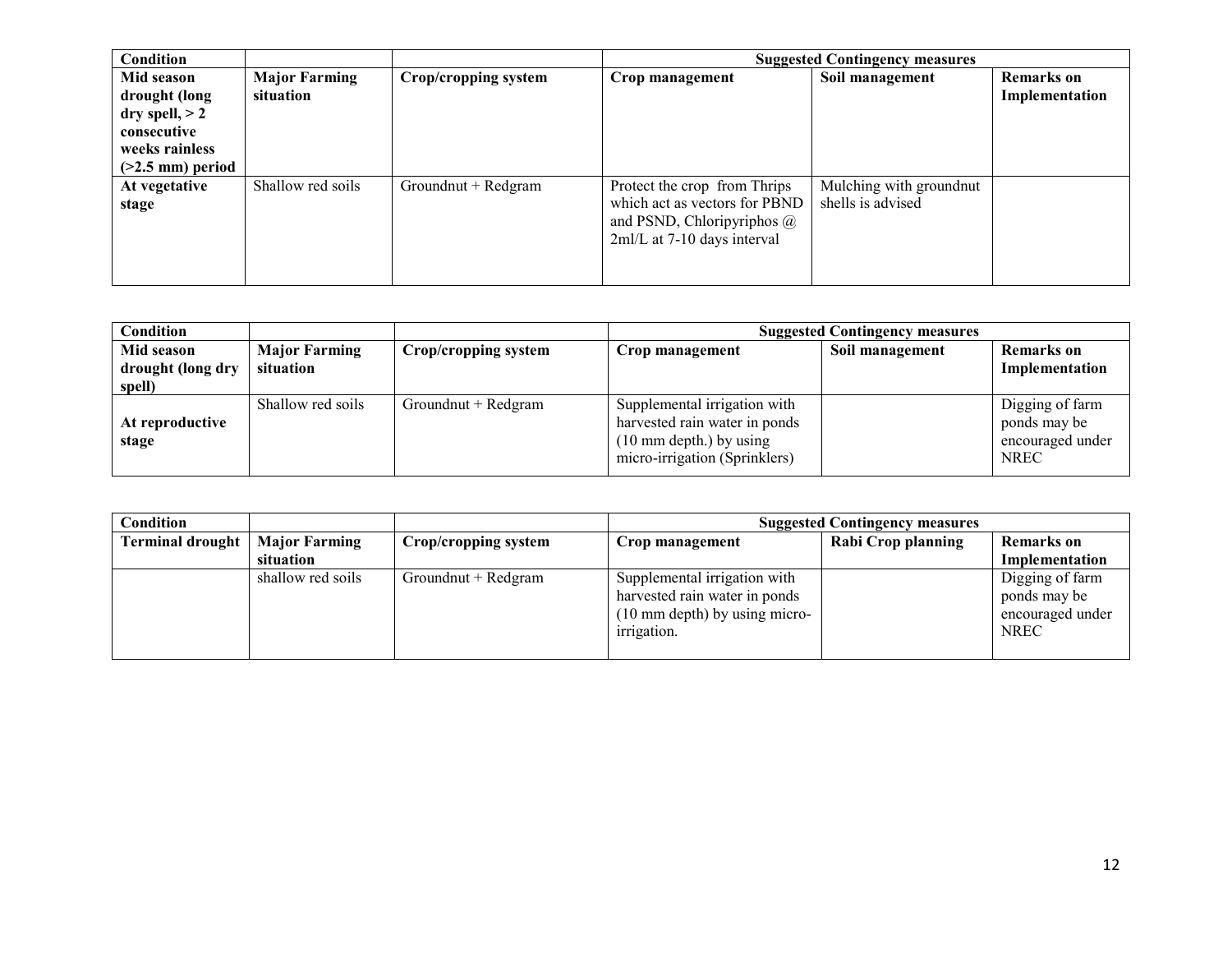## 2.1.2 Irrigated situation

(Note: provide agronomic measures in each table under irrigated situation)

| Condition                                                               |                                                    |               | <b>Suggested Contingency measures</b>                                                                             |           |                |  |
|-------------------------------------------------------------------------|----------------------------------------------------|---------------|-------------------------------------------------------------------------------------------------------------------|-----------|----------------|--|
|                                                                         | <b>Major Farming situation</b>                     | Crop/cropping | Change in crop/cropping system                                                                                    | Agronomic | Remarks on     |  |
|                                                                         |                                                    | system        |                                                                                                                   | measures  | Implementation |  |
| Delayed/limited<br>release of water in<br>canals due to low<br>rainfall | 1. Red soils<br>2. Black soils<br>3. Tankfed areas | Paddy         | ID crops like ground nut (oct $16^{\text{th}}$ –<br>Dec $31st$ ) and<br>Sunflower(Sep $1^{st}$ FN-Jan $30^{th}$ ) |           |                |  |

| Condition                      |                      |               | <b>Suggested Contingency measures</b> |           |                   |
|--------------------------------|----------------------|---------------|---------------------------------------|-----------|-------------------|
|                                | <b>Major Farming</b> | Crop/cropping | Change in crop/cropping system        | Agronomic | <b>Remarks</b> on |
|                                | situation            | svstem        |                                       | measures  | Implementation    |
| Non release of water in canals | Tail end areas       | Groundnut and | Jowar / Greengram / Horsegram are     | $---$     |                   |
| under delayed onset of         |                      | sunflower     | recommended during September as       |           |                   |
| monsoon in catchment           |                      |               | rainfed crops.                        |           |                   |

| Condition                         |                      |               | <b>Suggested Contingency measures</b>                |                            |                |  |
|-----------------------------------|----------------------|---------------|------------------------------------------------------|----------------------------|----------------|--|
|                                   | <b>Major Farming</b> | Crop/cropping | Change in crop/cropping<br><b>Agronomic measures</b> |                            | Remarks on     |  |
|                                   | situation            | system        | svstem                                               |                            | Implementation |  |
| Lack of inflows into tanks due to | Tankfed red soils    | Paddy         | Sunflower and jowar are                              | $\qquad \qquad - \qquad -$ |                |  |
| insufficient/delayed onset of     | Tankfed black soils  |               | recommended.                                         |                            |                |  |
| monsoon                           |                      |               |                                                      |                            |                |  |

| Condition           |                      |               | <b>Suggested Contingency measures</b> |                                                |                   |  |
|---------------------|----------------------|---------------|---------------------------------------|------------------------------------------------|-------------------|--|
|                     | <b>Major Farming</b> | Crop/cropping | Change in crop/                       | <b>Agronomic measures</b>                      | <b>Remarks</b> on |  |
|                     | situation            | system        | cropping system                       |                                                | Implementation    |  |
| Insufficient        | Bore well irrigated  | Groundnut     | No change                             | 1. Timely sowing is advised                    |                   |  |
| groundwater         | red soils and black  | Sunflower     |                                       | 2. Irrigation at critical stages through Micro |                   |  |
| recharge due to     | soils                |               |                                       | irrigation systems                             |                   |  |
| low rainfall        |                      |               |                                       | 3. Limited number of irrigations are suggested |                   |  |
|                     |                      |               |                                       |                                                |                   |  |
| Any other           |                      |               |                                       |                                                |                   |  |
| condition (specify) |                      |               |                                       |                                                |                   |  |
|                     |                      |               |                                       |                                                |                   |  |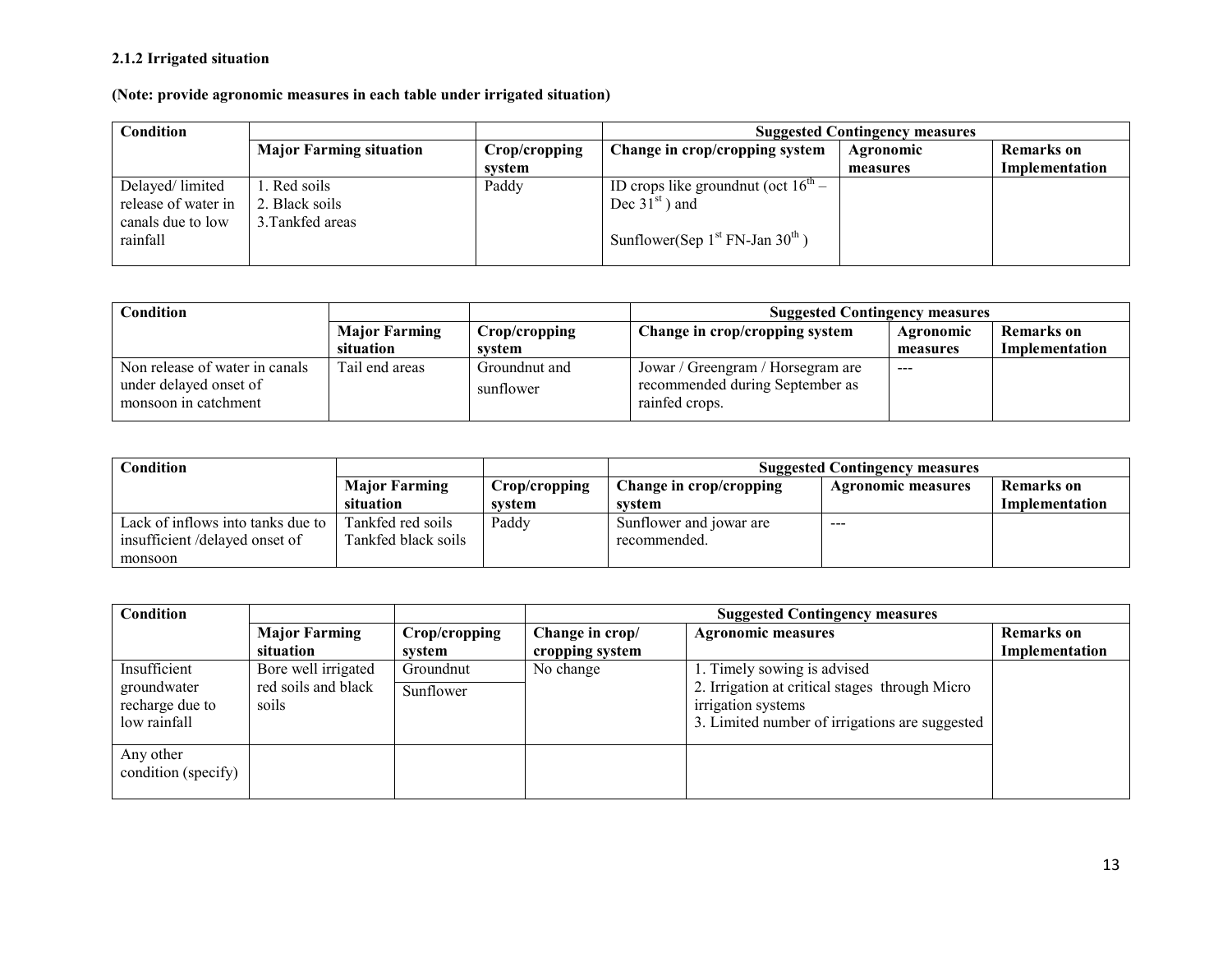| <b>Condition</b>                                                        | <b>Suggested contingency measure</b>                                                                                                                                                                                                                                                                                                                                                                                                                                                                                                                                                                                                       |                                                                                                                                                                                                                                                                                                                                                                                                                                                                                                             |                                                                                                                                      |                                                                                                                                                               |  |
|-------------------------------------------------------------------------|--------------------------------------------------------------------------------------------------------------------------------------------------------------------------------------------------------------------------------------------------------------------------------------------------------------------------------------------------------------------------------------------------------------------------------------------------------------------------------------------------------------------------------------------------------------------------------------------------------------------------------------------|-------------------------------------------------------------------------------------------------------------------------------------------------------------------------------------------------------------------------------------------------------------------------------------------------------------------------------------------------------------------------------------------------------------------------------------------------------------------------------------------------------------|--------------------------------------------------------------------------------------------------------------------------------------|---------------------------------------------------------------------------------------------------------------------------------------------------------------|--|
| Continuous high rainfall<br>in a short span leading to<br>water logging | <b>Vegetative stage</b>                                                                                                                                                                                                                                                                                                                                                                                                                                                                                                                                                                                                                    | <b>Flowering stage</b>                                                                                                                                                                                                                                                                                                                                                                                                                                                                                      | Crop maturity stage                                                                                                                  | Post harvest                                                                                                                                                  |  |
| Groundnut                                                               | $---$                                                                                                                                                                                                                                                                                                                                                                                                                                                                                                                                                                                                                                      | Drain excess water<br>Timely plant protection<br>measures are to be taken against<br>LLS, rust and stem rot                                                                                                                                                                                                                                                                                                                                                                                                 | Weather based<br>advisory to be<br>followed for<br>harvesting.                                                                       | 1. Shifting of produce immediately after<br>drying<br>2 Threshing on $5th$ day after harvest of<br>groundnut crop.                                            |  |
| Horticulture crops - Fruits                                             |                                                                                                                                                                                                                                                                                                                                                                                                                                                                                                                                                                                                                                            |                                                                                                                                                                                                                                                                                                                                                                                                                                                                                                             |                                                                                                                                      |                                                                                                                                                               |  |
| <b>Sweet Orange</b>                                                     | Drain the excess<br>$\bullet$<br>water as soon as<br>possible.<br>Spray 1% KNO3 or<br>$\bullet$<br>Urea 2% solution 2-<br>3 times.<br>Foliar spray of<br>$\bullet$<br>micronutrient<br>mixture is also to be<br>taken up.<br>Sand casting around<br>$\bullet$<br>the tree trunks<br>should be removed<br>up to the collar<br>region of the tree to<br>prevent fungal<br>infections.<br>If the tree age is<br>$\bullet$<br>above eight years a<br>booster dose of 500<br>g of Urea and 750 g<br>MOP per tree should<br>be applied.<br>.Wind damaged<br>$\bullet$<br>branches should be<br>pruned using<br>disinfected<br>secaetures and cut | Drain the excess water as<br>$\bullet$<br>soon as possible.<br>Spray 1% KNO3 or Urea<br>$\bullet$<br>2% solution 2-3 times.<br>Foliar spray of<br>$\bullet$<br>micronutrient mixture is<br>also to be taken up.<br>Sand casting around the tree<br>$\bullet$<br>trunks should be removed<br>up to the collar region of the<br>tree to prevent fungal<br>infections.<br>If the tree age is above eight<br>$\bullet$<br>years a booster dose of 500<br>g of Urea and 750 g MOP<br>per tree should be applied. | Drain the excess<br>$\bullet$<br>water as soon as<br>possible.<br>Harvest the<br>$\bullet$<br>mature fruits in a<br>clear sunny day. | Store the fruits in well ventilated<br>$\bullet$<br>place temporarily before it can be<br>marketed.<br>Market the fruits as soon as<br>$\bullet$<br>possible. |  |

#### 2.2 Unusual rains (untimely, unseasonal etc) (for both rainfed and irrigated situations)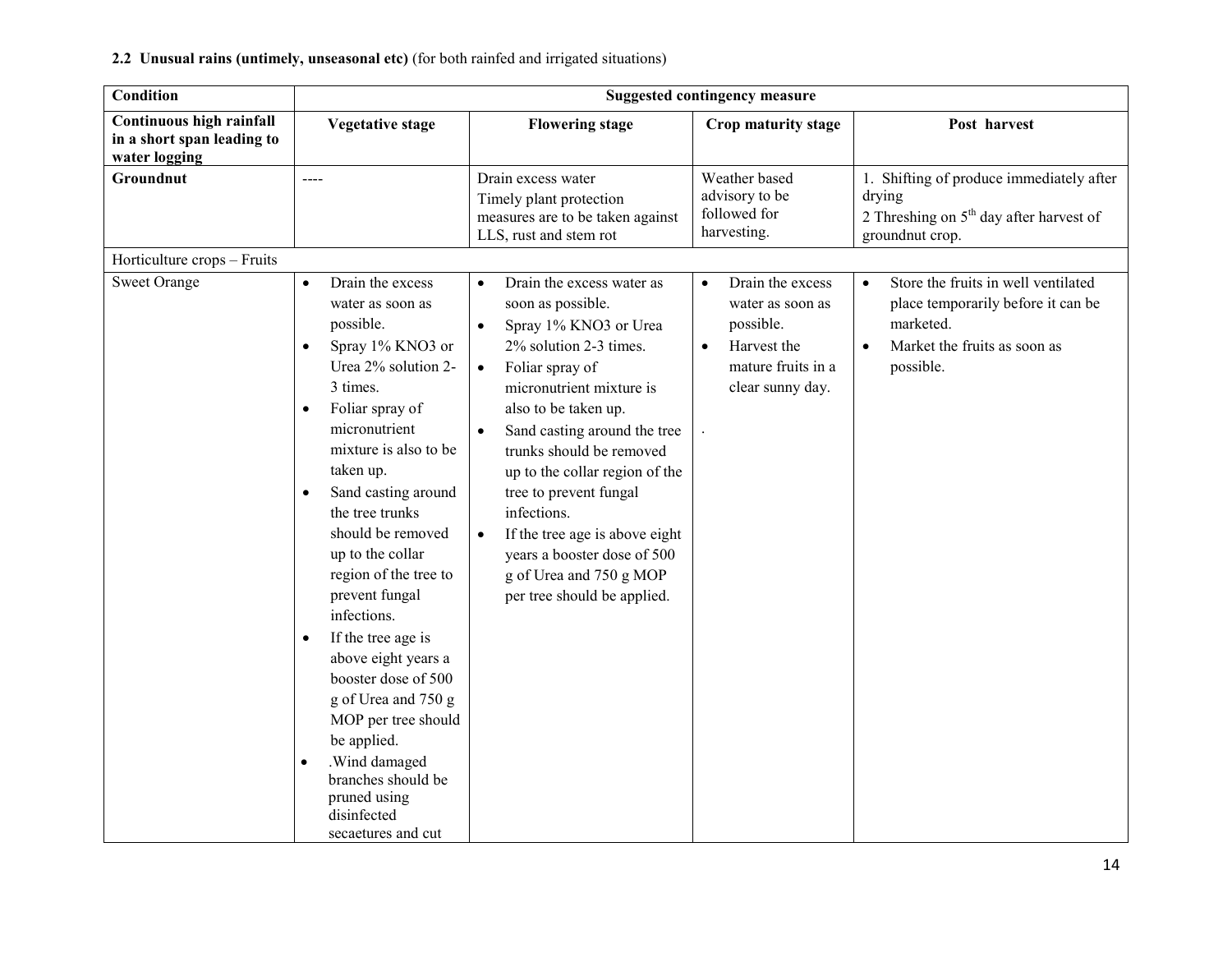| Mango  | endsmust be<br>smeared with<br>Bordeaux paste<br>Drain the excess<br>$\bullet$<br>water as soon as<br>possible<br>Spray 1% KNO3 or<br>$\bullet$<br>Urea 2% solution 2-<br>3 times.                                                                                                              | Drain the excess water as<br>$\bullet$<br>soon as possible<br>Spray 1% KNO3 or Urea<br>$\bullet$<br>2% solution 2-3 times.                                                        | Drain the excess<br>$\bullet$<br>water as soon as<br>possible<br>Harvest the<br>$\bullet$<br>mature produce in<br>a clear sunny day'                                                                                                                                                                                                                                            | Store the fruits in well ventilated<br>$\bullet$<br>place temporarily before it can be<br>marketed.<br>Market the fruits as soon as<br>$\bullet$<br>possible. |
|--------|-------------------------------------------------------------------------------------------------------------------------------------------------------------------------------------------------------------------------------------------------------------------------------------------------|-----------------------------------------------------------------------------------------------------------------------------------------------------------------------------------|---------------------------------------------------------------------------------------------------------------------------------------------------------------------------------------------------------------------------------------------------------------------------------------------------------------------------------------------------------------------------------|---------------------------------------------------------------------------------------------------------------------------------------------------------------|
| Papaya | Drain out the excess<br>$\bullet$<br>water<br>outbreak of any<br>$\bullet$<br>sucking past should<br>be controlled using<br>systemic insecticides<br>Water logging near<br>$\bullet$<br>trunk should be<br>prevented<br>Drench the plants<br>with copper<br>fungicides to prevent<br>collar rot | Drain out the excess water<br>$\bullet$<br>outbreak of any sucking pest<br>should be controlled using<br>systemic insecticides<br>Water logging near trunk<br>should be prevented | Drain out the<br>excess water<br>$\bullet$<br>Harvest the<br>marketable fruits<br>in a clear sunny<br>day<br>out break of any<br>sucking pests<br>should be<br>controlled by<br>using systemic<br>insecticides<br>Water logging near<br>trunk should be<br>prevented<br>Micronutrient<br>deficiencies should<br>be corrected by<br>foliar sprays of Fe,<br>Mg, Zn, Bo and<br>Mn | • Store the fruits in well ventilated<br>place temporarily before it can be<br>marketed.<br>• Market the fruits as soon as possible.                          |
| Banana | Drain the excess<br>$\bullet$<br>water as soon as<br>possible                                                                                                                                                                                                                                   | Drain the excess water as<br>$\bullet$<br>soon as possible<br>Spray 0.5 % KNO <sub>3</sub> or Urea                                                                                | Drain the excess<br>water as soon as<br>possible                                                                                                                                                                                                                                                                                                                                | Use ripening chambers for quick<br>$\bullet$<br>ripening<br>Market the produce as soon as<br>$\bullet$                                                        |
|        | Inter-cultivate the<br>$\bullet$<br>soil with gorru for<br>aeration.                                                                                                                                                                                                                            | 2% solution 2-3 times.<br>Topdressing of booster dose<br>of 80 g MOP + 100 g Urea                                                                                                 | Harvest the<br>$\bullet$<br>marketable<br>bunches in a clear                                                                                                                                                                                                                                                                                                                    | possible.                                                                                                                                                     |
|        | Spray 0.5 % KNO <sub>3</sub><br>$\bullet$<br>or Urea 2% solution<br>2-3 times.<br>Topdressing of                                                                                                                                                                                                | per plant at two to three<br>times intervals.<br>If the age the plant is more<br>than three months and less                                                                       | sunny day.<br>Spray $0.5\%$ KNO <sub>3</sub><br>or Urea 2%<br>solution 2-3 times                                                                                                                                                                                                                                                                                                |                                                                                                                                                               |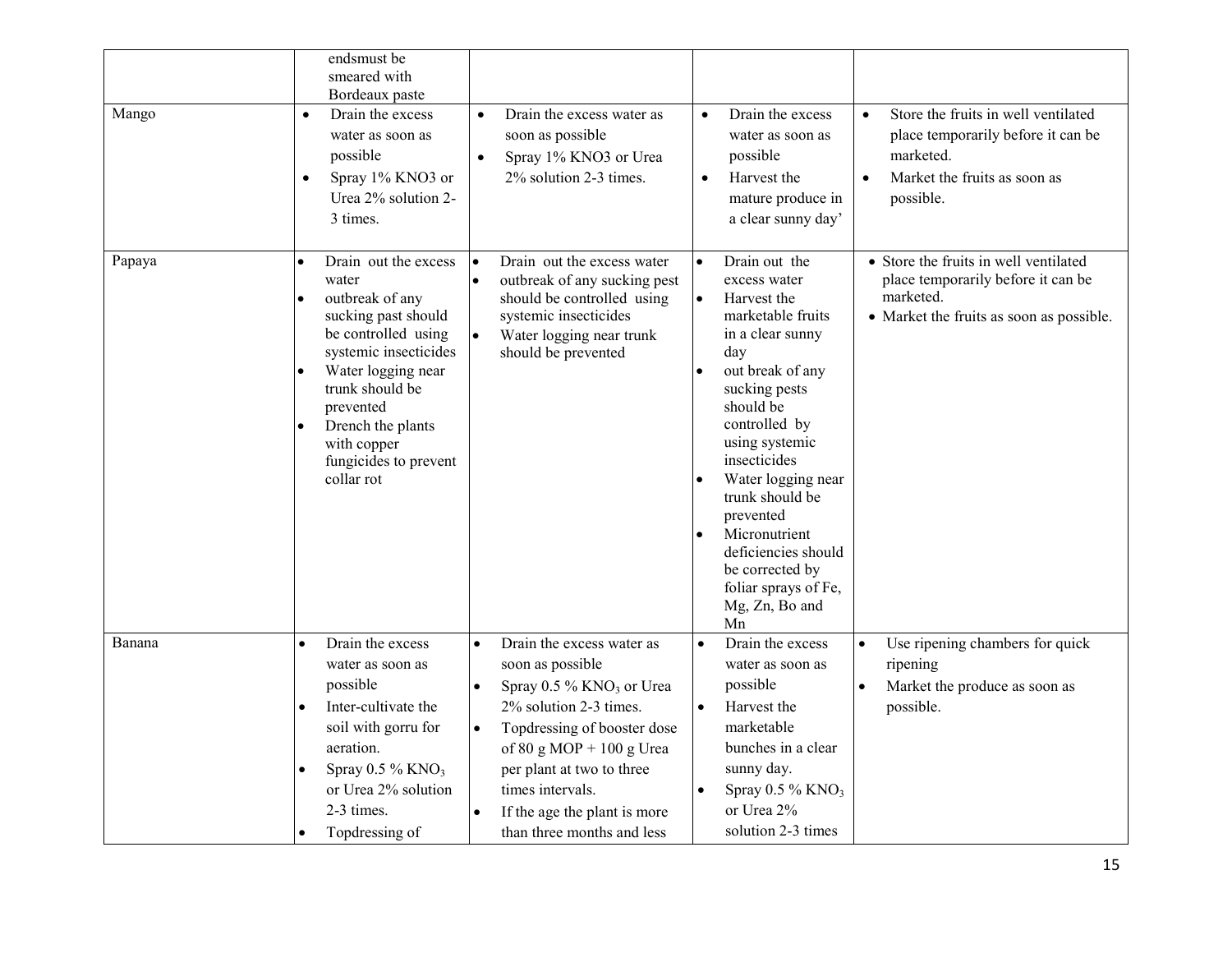|                                         | booster dose of 80 g<br>$MOP + 100$ g Urea<br>per plant at two to<br>three times intervals.<br>Gap filling may be<br>$\bullet$<br>taken up if the plants<br>are two weeks old<br>and sowing window<br>is still available for<br>the crop.<br>If the age of the plant<br>is less than three<br>months and<br>submergence up to<br>three feet better to<br>replant the garden.                                                                                                                                             | $\bullet$                           | than seven months allow one<br>sword sucker for ratoon and<br>take up fertilization at<br>monthly intervals for four<br>months.<br>Staking with bamboos to<br>prevent further lodging. | $\bullet$              | for quick<br>development of<br>immature bunches.<br>Staking with<br>bamboos to<br>prevent further<br>lodging.    |           |                                                                                                                                            |
|-----------------------------------------|--------------------------------------------------------------------------------------------------------------------------------------------------------------------------------------------------------------------------------------------------------------------------------------------------------------------------------------------------------------------------------------------------------------------------------------------------------------------------------------------------------------------------|-------------------------------------|----------------------------------------------------------------------------------------------------------------------------------------------------------------------------------------|------------------------|------------------------------------------------------------------------------------------------------------------|-----------|--------------------------------------------------------------------------------------------------------------------------------------------|
| Horticulture crops vegetables<br>Tomato | Drain the excess<br>$\bullet$<br>water as soon as<br>possible<br>Spray Urea 2%<br>solution 2-3 times.<br>Topdressing of<br>$\bullet$<br>booster dose of 12 kg<br>$MOP + 30$ kg Urea<br>per acre as soon as<br>possible.<br>Gap filling may be<br>taken up if the plants<br>are two weeks old<br>and sowing window<br>is still available for<br>the crop.<br>In case of severe<br>damage (considered<br>as complete<br>economical loss),<br>and the contingency<br>period is between<br>June to August,<br>sowing of best | $\bullet$<br>$\bullet$<br>$\bullet$ | Drain the excess water as<br>soon as possible<br>Spray Urea 2% solution 2-3<br>times.<br>Topdressing of booster dose<br>of 10 kg MOP + 30 kg Urea<br>per acre as soon as possible.     | $\bullet$<br>$\bullet$ | Drain the excess<br>water as soon as<br>possible<br>Harvest the<br>marketable fruits<br>in a clear sunny<br>day' | $\bullet$ | Store the harvested fruits in well<br>ventilated place temporarily before it<br>can be marketed.<br>Market the fruits as soon as possible. |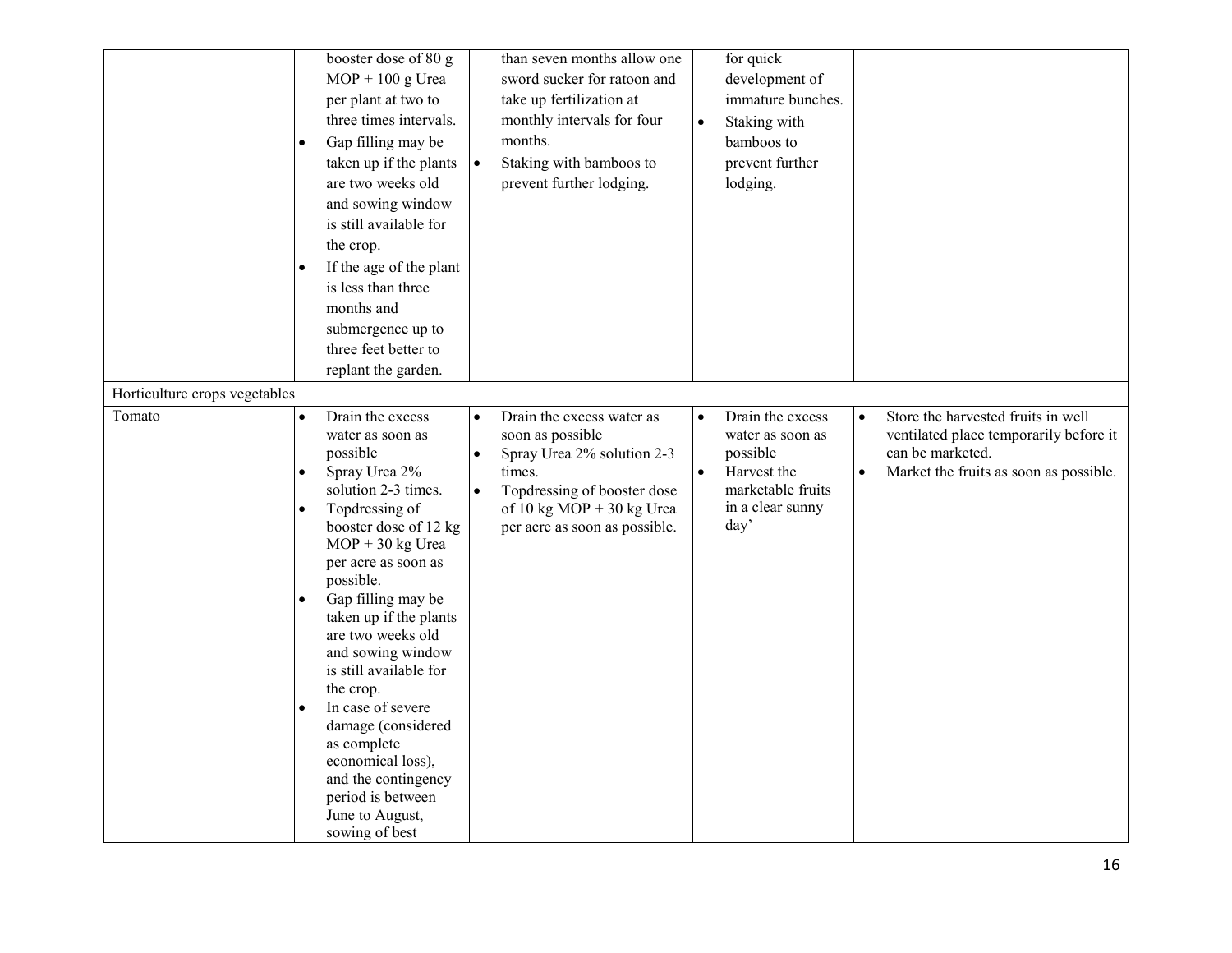|                            | alternative crop must<br>be taken up.                                                                                            |                                                                                                                            |                                                                                                                                                                                                              |                                                                                                                                                                                                                                                                                                       |
|----------------------------|----------------------------------------------------------------------------------------------------------------------------------|----------------------------------------------------------------------------------------------------------------------------|--------------------------------------------------------------------------------------------------------------------------------------------------------------------------------------------------------------|-------------------------------------------------------------------------------------------------------------------------------------------------------------------------------------------------------------------------------------------------------------------------------------------------------|
| Chillies                   | -do-                                                                                                                             | $-do-$                                                                                                                     | $-do-$                                                                                                                                                                                                       | Dry the pods on concrete floor<br>$\bullet$<br>immediately after the appearance of<br>sunlight (or).<br>Use poly house solar driers for quick<br>$\bullet$<br>drying<br>Grade the pods and market as soon as<br>$\bullet$<br>possible.<br>Do not store such produce for long<br>$\bullet$<br>periods. |
| Horticulture crops flowers |                                                                                                                                  |                                                                                                                            |                                                                                                                                                                                                              |                                                                                                                                                                                                                                                                                                       |
| Mari gold                  | Drain the excess<br>$\bullet$<br>water as soon as<br>possible<br>Spray Urea 2% or<br>$\bullet$<br>1% KNO3 solution<br>2-3 times. | Drain the excess water as<br>$\bullet$<br>soon as possible<br>Spray Urea 2% or 1%<br>$\bullet$<br>KNO3 solution 2-3 times. | Drain the excess<br>$\bullet$<br>water as soon as<br>possible<br>Spray Urea 2% or<br>$\bullet$<br>1% KNO3<br>solution 2-3 times.<br>Harvest the<br>$\bullet$<br>marketable<br>flowers as soon as<br>possible | Store the flowers in well ventilated<br>$\bullet$<br>place temporarily before it can be<br>marketed.<br>Market the flowers as soon as<br>$\bullet$<br>possible                                                                                                                                        |

# 2.3 Floods

| Condition                                       | <b>Suggested contingency measure</b>                                                                                                                                                                   |                                                                                                                                                                                                                                                                                   |                                                                                                                                                                                                           |                                                                                                                                                                                                                                                                                      |
|-------------------------------------------------|--------------------------------------------------------------------------------------------------------------------------------------------------------------------------------------------------------|-----------------------------------------------------------------------------------------------------------------------------------------------------------------------------------------------------------------------------------------------------------------------------------|-----------------------------------------------------------------------------------------------------------------------------------------------------------------------------------------------------------|--------------------------------------------------------------------------------------------------------------------------------------------------------------------------------------------------------------------------------------------------------------------------------------|
| Transient water logging/ partial<br>inundation1 | Seedling / nursery stage                                                                                                                                                                               | <b>Vegetative stage</b>                                                                                                                                                                                                                                                           | <b>Reproductive stage</b>                                                                                                                                                                                 | At harvest                                                                                                                                                                                                                                                                           |
| Horticulture crops – Fruits                     |                                                                                                                                                                                                        |                                                                                                                                                                                                                                                                                   |                                                                                                                                                                                                           |                                                                                                                                                                                                                                                                                      |
| <b>Sweet Orange</b>                             | Drain the excess water as<br>soon as possible.<br>Spray 1% KNO3 or Urea<br>2\% solution 2-3 times.<br>Plant protection measures<br>٠<br>may be taken for control<br>of insect vectors and<br>diseases. | Drain the excess water as<br>soon as possible.<br>Spray 1% KNO3 or Urea<br>2% solution 2-3 times.<br>Foliar spray of<br>micronutrient mixture is<br>also to be taken up.<br>Sand casting around the<br>tree trunks should be<br>removed up to the collar<br>region of the tree to | Drain the excess<br>water as soon as<br>possible.<br>Spray 1% KNO3 or<br>Urea 2% solution 2-<br>3 times.<br>Foliar spray of<br>micronutrient<br>mixture is also to be<br>taken up.<br>Sand casting around | Drain the excess water as<br>$\bullet$<br>soon as possible.<br>Harvest the mature fruits<br>$\bullet$<br>as soon as possible.<br>Store the fruits in well<br>$\bullet$<br>ventilated place<br>temporarily before it can<br>be marketed.<br>Market the fruits as soon<br>as possible. |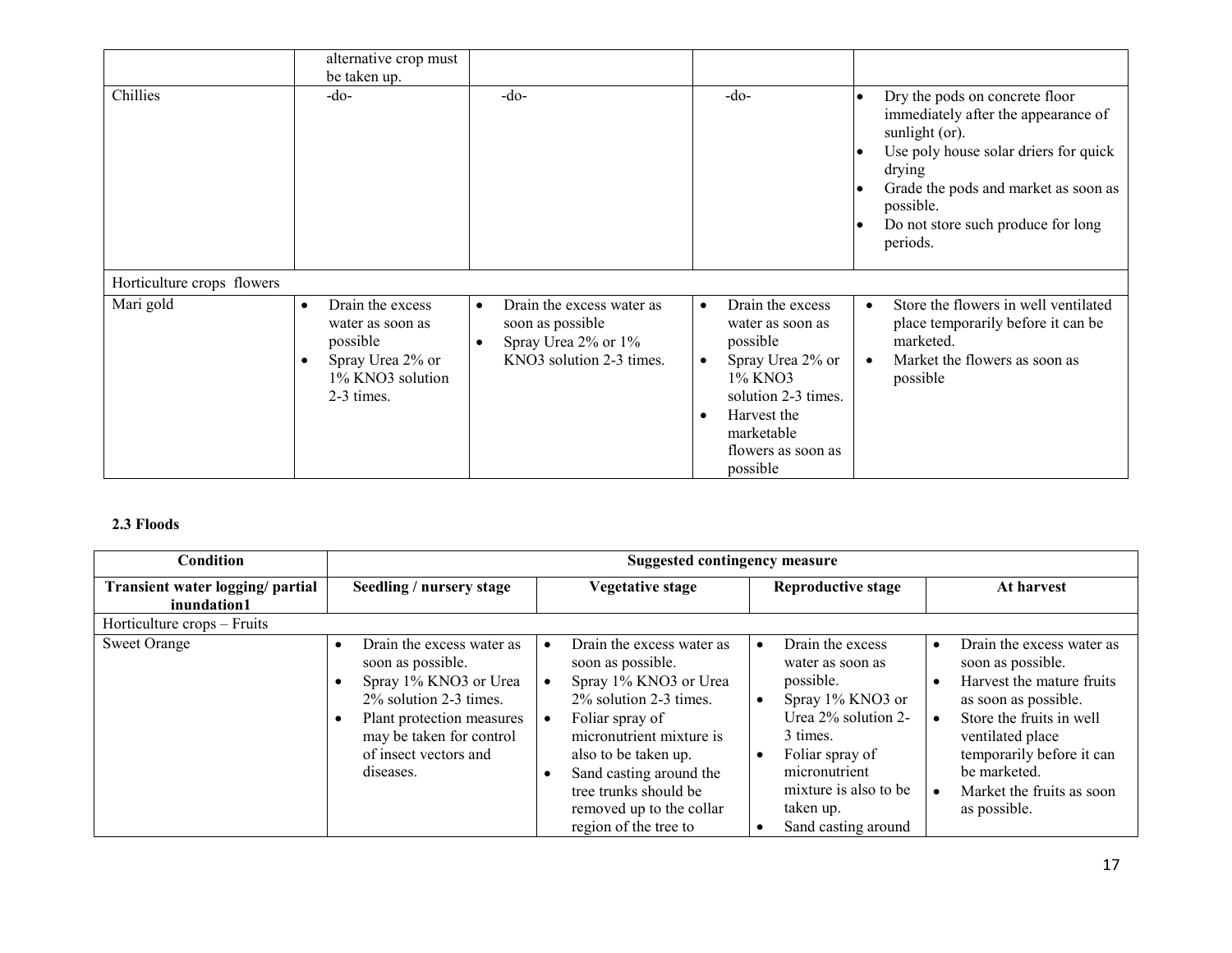|                               |                                                                                                               | prevent fungal infections.<br>If the tree age is above<br>$\bullet$<br>eight years a booster dose<br>of 500 g of Urea and 750 g<br>MOP per tree should be<br>applied.                                                                                                                                                                                                                                                                                                                              | the tree trunks<br>should be removed<br>up to the collar<br>region of the tree to<br>prevent fungal<br>infections.<br>If the tree age is<br>$\bullet$<br>above eight years a<br>booster dose of 500<br>g of Urea and 750 g<br>MOP per tree should<br>be applied. |                                                                                                                                                                                                                                                                                                                                                                                             |
|-------------------------------|---------------------------------------------------------------------------------------------------------------|----------------------------------------------------------------------------------------------------------------------------------------------------------------------------------------------------------------------------------------------------------------------------------------------------------------------------------------------------------------------------------------------------------------------------------------------------------------------------------------------------|------------------------------------------------------------------------------------------------------------------------------------------------------------------------------------------------------------------------------------------------------------------|---------------------------------------------------------------------------------------------------------------------------------------------------------------------------------------------------------------------------------------------------------------------------------------------------------------------------------------------------------------------------------------------|
| Mango                         | Drain the excess water as<br>$\bullet$<br>soon as possible<br>Spray 1% KNO3 or Urea<br>2% solution 2-3 times. | Drain the excess water as<br>$\bullet$<br>soon as possible<br>Spray 1% KNO3 or Urea<br>$\bullet$<br>2% solution 2-3 times.                                                                                                                                                                                                                                                                                                                                                                         | Drain the excess<br>$\bullet$<br>water as soon as<br>possible<br>$\bullet$<br>Spray 1% KNO3 or<br>Urea 2% solution 2-<br>3 times.                                                                                                                                | Drain the excess water as<br>$\bullet$<br>soon as possible.<br>Harvest the mature fruits<br>$\bullet$<br>as soon as possible.<br>Store the fruits in well<br>$\bullet$<br>ventilated place<br>temporarily before it can<br>be marketed.<br>Market the fruits as soon<br>$\bullet$<br>as possible.                                                                                           |
| Papaya                        | -do-                                                                                                          | $-do$                                                                                                                                                                                                                                                                                                                                                                                                                                                                                              | $-do-$                                                                                                                                                                                                                                                           | -do-                                                                                                                                                                                                                                                                                                                                                                                        |
| Banana                        |                                                                                                               | Drain the excess water as<br>$\bullet$<br>soon as possible<br>Spray 1% KNO3 or Urea<br>$\bullet$<br>2% solution 2-3 times.<br>Topdressing of booster<br>$\bullet$<br>dose of $80 \text{ g} \text{ MOP} + 100$<br>g Urea per plant in two to<br>three splits at monthly<br>intervals.<br>If the age the plant is<br>$\bullet$<br>more than three months<br>and less than seven<br>months allow one sword<br>sucker for ratoon and take<br>up fertilization at monthly<br>intervals for four months. | $\bullet$<br>Drain the excess<br>water as soon as<br>possible<br>Spray 1% KNO3 or<br>Urea 2% solution 2-3<br>times.<br>Stake the plants with<br>$\bullet$<br>bamboos to prevent<br>further lodging.                                                              | Drain the excess water as<br>$\bullet$<br>soon as possible.<br>Harvest the mature<br>$\bullet$<br>bunches as soon as<br>possible.<br>$\bullet$<br>use ripening chambers for<br>quick and uniform<br>ripening<br>Store the harvested<br>$\bullet$<br>bunches in well ventilated<br>place temporarily before it<br>can be marketed.<br>Market the fruits as soon<br>$\bullet$<br>as possible. |
| Horticulture crops vegetables |                                                                                                               |                                                                                                                                                                                                                                                                                                                                                                                                                                                                                                    |                                                                                                                                                                                                                                                                  |                                                                                                                                                                                                                                                                                                                                                                                             |
| Tomato                        | Drain the excess water as<br>$\bullet$<br>soon as possible                                                    | Drain the excess water as<br>$\bullet$<br>soon as possible<br>Spray Urea 2% solution 2-<br>$\bullet$                                                                                                                                                                                                                                                                                                                                                                                               | Drain the excess<br>$\bullet$<br>water as soon as<br>possible                                                                                                                                                                                                    | Drain the excess water as<br>$\bullet$<br>soon as possible.<br>Harvest the mature<br>$\bullet$                                                                                                                                                                                                                                                                                              |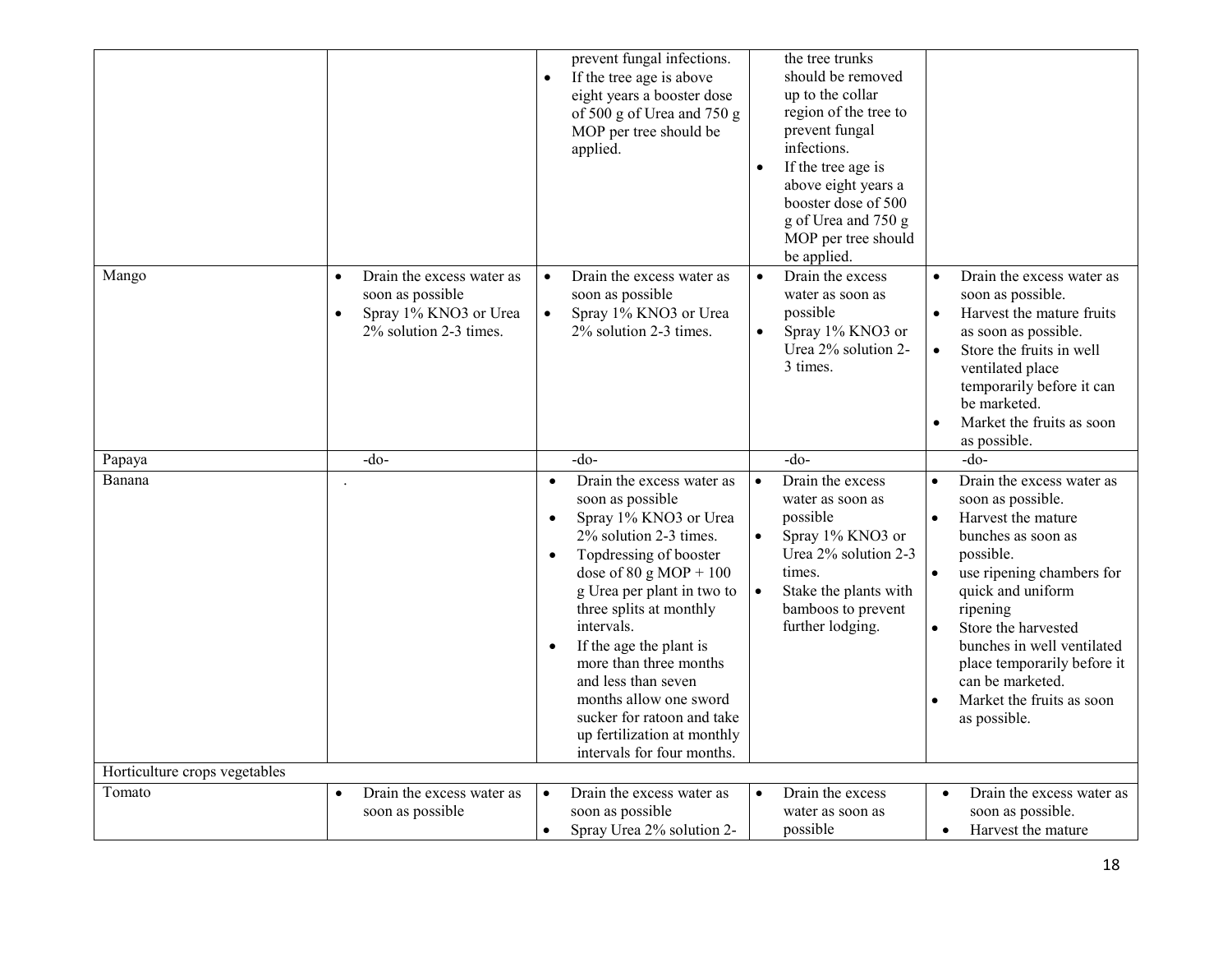|                            |                                                                                                     | 3 times.<br>Topdressing of booster<br>$\bullet$<br>dose of 10 kg MOP + 30<br>kg Urea per acre as soon<br>as possible.                                                                                                                                                                                                                                       | Spray Urea 2%<br>$\bullet$<br>solution once.                                                                                                                                                                                                | produce as soon as<br>possible.<br>Store the produce in well<br>ventilated place<br>temporarily before it can<br>be marketed.<br>Market the produce as<br>soon as possible.                                                                                                                                                                                                                                                      |
|----------------------------|-----------------------------------------------------------------------------------------------------|-------------------------------------------------------------------------------------------------------------------------------------------------------------------------------------------------------------------------------------------------------------------------------------------------------------------------------------------------------------|---------------------------------------------------------------------------------------------------------------------------------------------------------------------------------------------------------------------------------------------|----------------------------------------------------------------------------------------------------------------------------------------------------------------------------------------------------------------------------------------------------------------------------------------------------------------------------------------------------------------------------------------------------------------------------------|
| Chillies                   | Drain the excess water as<br>$\bullet$<br>soon as possible                                          | Drain the excess water as<br>$\bullet$<br>soon as possible<br>Spray Urea 2% solution 2-<br>$\bullet$<br>3 times.<br>Topdressing of booster<br>dose of 15 kg MOP + 30<br>kg Urea per acre as soon<br>as possible.<br>Gap filling may be taken<br>$\bullet$<br>up if the plants are two<br>weeks old and sowing<br>window is still available<br>for the crop. | Drain the excess<br>$\bullet$<br>water as soon as<br>possible<br>Spray Urea 2%<br>$\bullet$<br>solution 2-3 times.<br>Topdressing of<br>$\bullet$<br>booster dose of 15<br>$kg \text{MOP} + 30 kg$<br>Urea per acre as<br>soon as possible. | Drain the excess water as<br>$\bullet$<br>soon as possible.<br>Dry the pods on concrete<br>$\bullet$<br>floor/tarpaulins.<br>Spray any drying oil after<br>$\bullet$<br>the pods are free from<br>surface moisture for quick<br>drying.<br>use poly house solar driers<br>$\bullet$<br>for quick drying<br>Remove the pest and<br>$\bullet$<br>disease infected pods.<br>Market the produce as<br>$\bullet$<br>soon as possible. |
| Horticulture crops Flowers |                                                                                                     |                                                                                                                                                                                                                                                                                                                                                             |                                                                                                                                                                                                                                             |                                                                                                                                                                                                                                                                                                                                                                                                                                  |
| Marigold                   | Drain the excess water as<br>$\bullet$<br>soon as possible<br>Spray Urea 2% solution 2-<br>3 times. | Drain the excess water $\cdot$<br>$\bullet$<br>from the field as early as<br>possible.<br>Apply booster dose<br>$of \bullet$<br>nutrients to promote the<br>growth                                                                                                                                                                                          | Drain the excess<br>water from the field<br>as early as possible.<br>Apply booster dose<br>of nutrients to<br>promote the growth                                                                                                            | Drain the excess water<br>$\bullet$<br>from the field as early as<br>possible.<br>Apply booster dose of<br>$\bullet$<br>nutrients to promote the<br>growth<br>Take appropriate measures<br>to check the soil borne<br>pathogens and sucking pest<br>complex.<br>Harvest the flowers and<br>market immediately                                                                                                                    |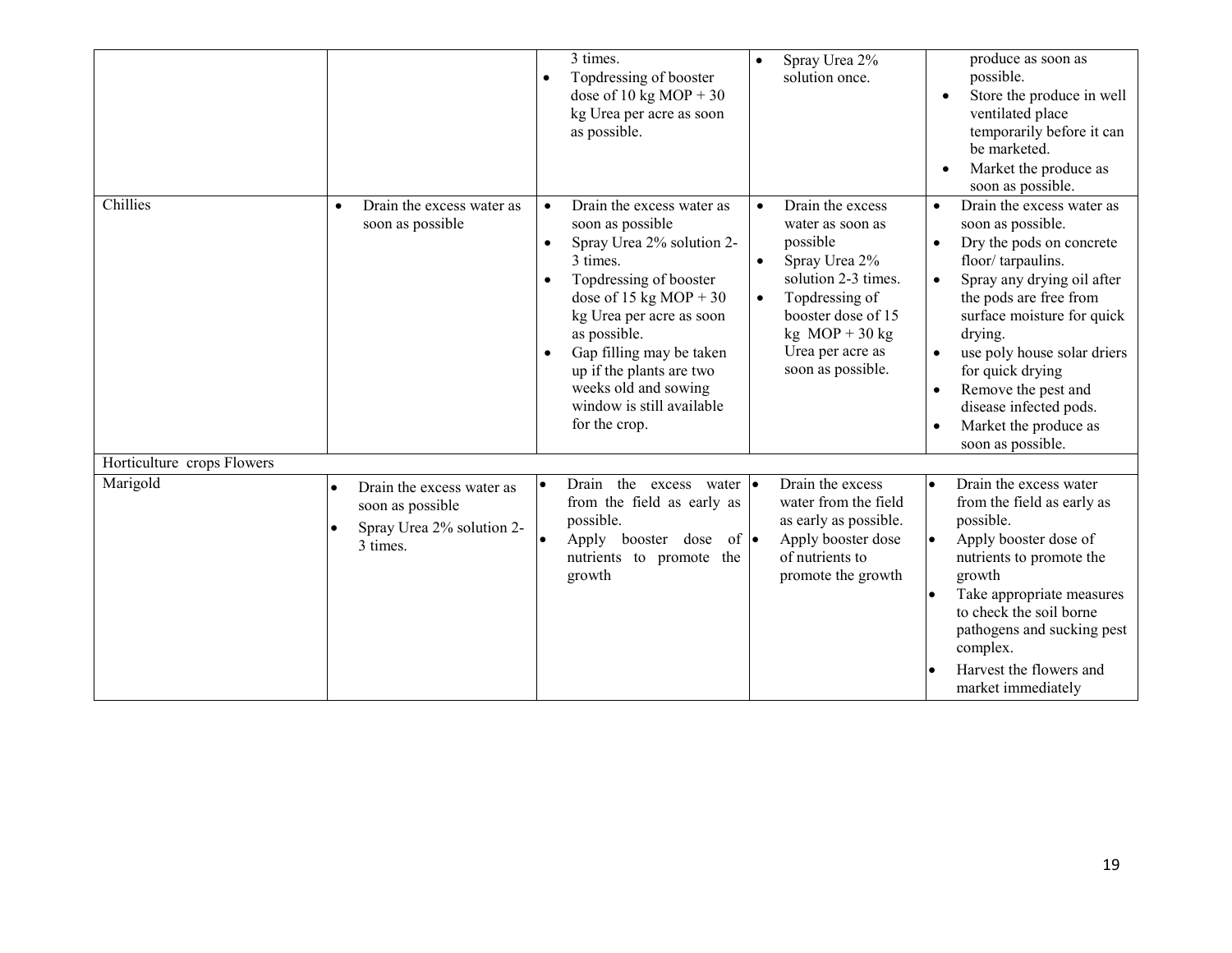# 2.4 Extreme events: Heat wave / Cold wave/Frost/ Hailstorm /Cyclone

| <b>Extreme event type</b>   | <b>Suggested contingency measurer</b>                                                                                                                      |                                                                                                                                                                                                                                                             |                                                                                                                                                                                                                                                             |                                                                                                                                                                                                                                                                                                                                                                                                                                                                     |
|-----------------------------|------------------------------------------------------------------------------------------------------------------------------------------------------------|-------------------------------------------------------------------------------------------------------------------------------------------------------------------------------------------------------------------------------------------------------------|-------------------------------------------------------------------------------------------------------------------------------------------------------------------------------------------------------------------------------------------------------------|---------------------------------------------------------------------------------------------------------------------------------------------------------------------------------------------------------------------------------------------------------------------------------------------------------------------------------------------------------------------------------------------------------------------------------------------------------------------|
|                             | Seedling / nursery stage                                                                                                                                   | Vegetative stage                                                                                                                                                                                                                                            | <b>Reproductive stage</b>                                                                                                                                                                                                                                   | At harvest                                                                                                                                                                                                                                                                                                                                                                                                                                                          |
| Cyclone                     |                                                                                                                                                            |                                                                                                                                                                                                                                                             |                                                                                                                                                                                                                                                             |                                                                                                                                                                                                                                                                                                                                                                                                                                                                     |
| Horticulture crops - Fruits |                                                                                                                                                            |                                                                                                                                                                                                                                                             |                                                                                                                                                                                                                                                             |                                                                                                                                                                                                                                                                                                                                                                                                                                                                     |
| <b>Sweet Orange</b>         | Spray Carbendazim 1 g<br>$\bullet$<br>or COC 3g per litre to<br>prevent spread of<br>diseases<br>If the damage is severe,<br>$\bullet$<br>go for resowing. | Tress fallen on ground<br>$\bullet$<br>may be lifted and<br>earthed up<br>Manuring and plant<br>$\bullet$<br>protection measures<br>have to be taken up.<br>Broken and damaged<br>$\bullet$<br>branches may be<br>pruned and applied<br>with Bordeaux paste | Tress fallen on ground<br>$\bullet$<br>may be lifted and<br>earthed up<br>Manuring and plant<br>$\bullet$<br>protection measures<br>have to be taken up.<br>Broken and damaged<br>$\bullet$<br>branches may be pruned<br>and applied with<br>Bordeaux paste | Drain the excess water as<br>$\bullet$<br>soon as possible.<br>Harvest the mature fruits<br>$\bullet$<br>as soon as possible.<br>Collect the fallen fruits<br>$\bullet$<br>and sell immediately or<br>go for preparation of<br>processed products.<br>If to store, store the<br>$\bullet$<br>produce in well<br>ventilated place<br>temporarily before it can<br>be marketed.<br>Broken and damaged<br>branches may be pruned<br>and applied with<br>Bordeaux paste |
| Mango                       | $-do$                                                                                                                                                      | $-do-$                                                                                                                                                                                                                                                      | $-do$                                                                                                                                                                                                                                                       | $-do$                                                                                                                                                                                                                                                                                                                                                                                                                                                               |
| Papaya                      | Drain the excess water as<br>soon as possible and<br>drench the plants with any<br>copper fungicide to<br>prevent collar rot                               | Drain the excess water<br>$\bullet$<br>as soon as possible and<br>drench the plants with<br>any copper fungicide to<br>prevent collar rot<br>Spray 1% KNO3 or<br>$\bullet$<br>Urea 2% solution 2-3<br>times.                                                | Drain the excess water<br>$\bullet$<br>as soon as possible<br>Spray 1% KNO3 or<br>$\bullet$<br>Urea 2% solution 2-3<br>times.                                                                                                                               | Drain the excess water<br>$\bullet$<br>as soon as possible.<br>Harvest the mature<br>$\bullet$<br>produce as soon as<br>possible.<br>Store the produce in<br>$\bullet$<br>well ventilated place<br>temporarily before it can<br>be marketed.<br>Market the produce as<br>$\bullet$<br>soon as possible.<br>Collect the fallen fruits<br>and sell immediately or<br>go for preparation of<br>processed products.                                                     |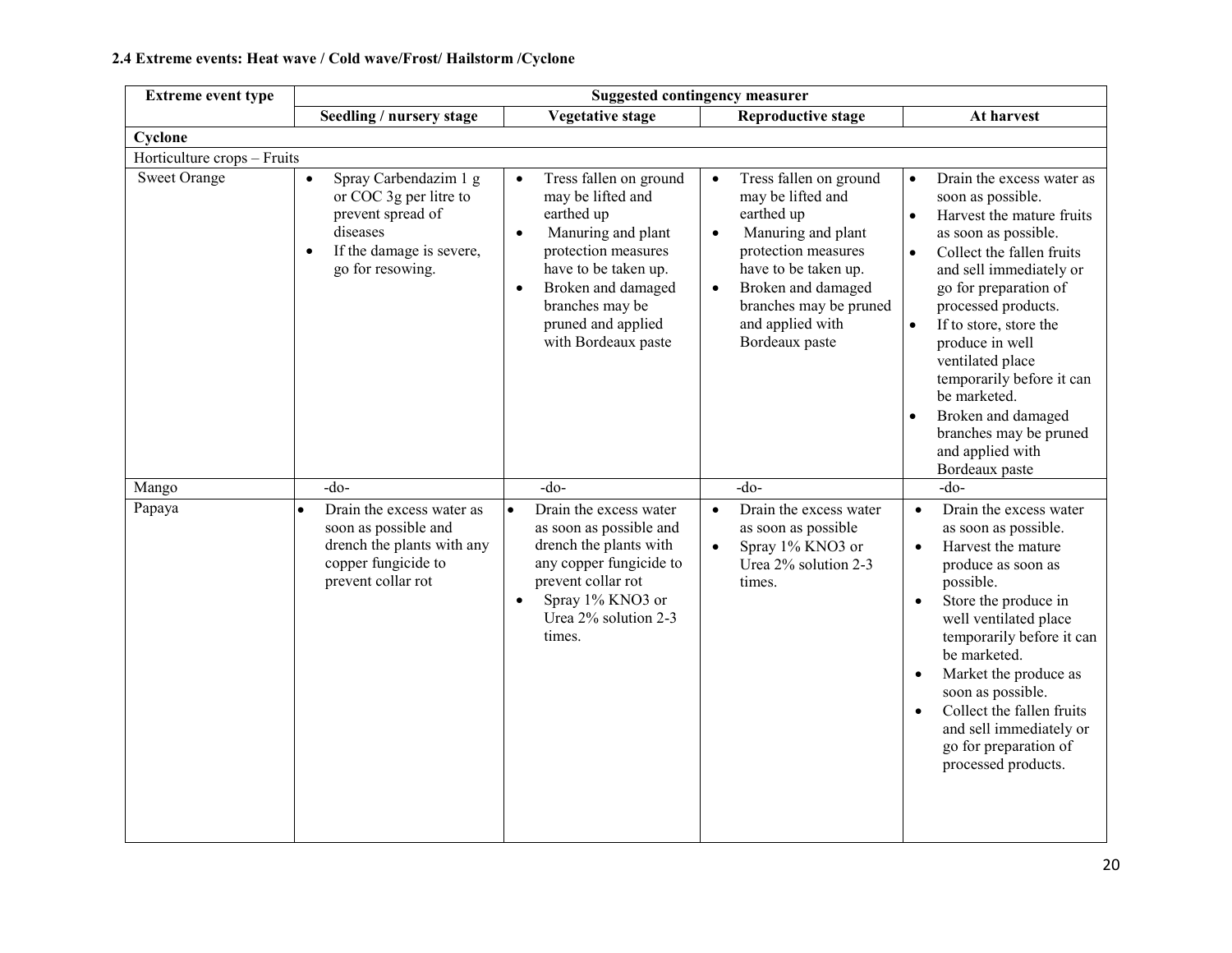| Banana                        |                                                                                                   | Wind damaged plants<br>should be pruned using<br>disinfected secaetures<br>and cut ends must be<br>smeared with Bordeaux<br>paste<br>Drain the excess water<br>as soon as possible<br>The fallen tress may be<br>cut leaving two suckers<br>Inter-cultivate the soil<br>$\bullet$<br>with gorru for aeration.<br>Spray $0.5\%$ KNO3 or<br>Urea 2% solution 2-3<br>times.<br>Topdressing of booster<br>dose of $80 \text{ g} \text{ MOP} + 100$<br>g Urea per plant at two<br>to three times intervals.<br>Gap filling may be taken<br>up if the plants are two<br>weeks old and sowing<br>window is still available<br>for the crop.<br>If the age of the plant is<br>less than three months<br>and submergence up to<br>three feet better to<br>replant the garden. | Wind damaged plants<br>$\bullet$<br>should be pruned using<br>disinfected secaetures and<br>cut ends must be smeared<br>with Bordeaux paste<br>$\bullet$<br>Drain the excess water as<br>soon as possible<br>The fallen tress may be<br>$\bullet$<br>cut leaving two suckers<br>Topdressing of booster<br>$\bullet$<br>dose of $80 \text{ g} \text{ MOP} + 100$<br>g Urea per plant at two to<br>three times intervals<br>$\bullet$<br>Mature bunches on the<br>completely damaged<br>plants be covered with<br>Leaves and harvested<br>with in 15-20days | Wind damaged plants<br>$\bullet$<br>should be pruned using<br>disinfected secaetures<br>and cut ends must be<br>smeared with Bordeaux<br>paste<br>$\bullet$<br>Drain the excess water as<br>soon as possible.<br>Harvest the mature<br>$\bullet$<br>bunches as soon as<br>possible. use ripening<br>chambers for quick and<br>uniform ripening<br>Store the harvested<br>$\bullet$<br>bunches in well<br>ventilated place<br>temporarily before it can<br>be marketed.<br>Market the produce as<br>soon as possible.<br>3-4 foliar application of<br>$\bullet$<br>KNO3on<br>immature/developing<br>bunches and leaves at<br>weekly intervals.<br>Staking with bamboo for<br>support |
|-------------------------------|---------------------------------------------------------------------------------------------------|----------------------------------------------------------------------------------------------------------------------------------------------------------------------------------------------------------------------------------------------------------------------------------------------------------------------------------------------------------------------------------------------------------------------------------------------------------------------------------------------------------------------------------------------------------------------------------------------------------------------------------------------------------------------------------------------------------------------------------------------------------------------|-----------------------------------------------------------------------------------------------------------------------------------------------------------------------------------------------------------------------------------------------------------------------------------------------------------------------------------------------------------------------------------------------------------------------------------------------------------------------------------------------------------------------------------------------------------|-------------------------------------------------------------------------------------------------------------------------------------------------------------------------------------------------------------------------------------------------------------------------------------------------------------------------------------------------------------------------------------------------------------------------------------------------------------------------------------------------------------------------------------------------------------------------------------------------------------------------------------------------------------------------------------|
| Horticulture crops vegetables |                                                                                                   |                                                                                                                                                                                                                                                                                                                                                                                                                                                                                                                                                                                                                                                                                                                                                                      |                                                                                                                                                                                                                                                                                                                                                                                                                                                                                                                                                           |                                                                                                                                                                                                                                                                                                                                                                                                                                                                                                                                                                                                                                                                                     |
| Tomato                        | Grow nursery on raised<br>$\bullet$<br>beds.<br>If damage is more go for<br>$\bullet$<br>resowing | Uprooted plants may<br>$\bullet$<br>be lifted and earthed<br>up<br>Drain the excess water<br>$\bullet$<br>as soon as possible<br>Gap filling must be<br>$\bullet$<br>done immaditeatly<br>Spray Urea 2%<br>$\bullet$<br>solution 2-3 times.<br>Topdressing of booster<br>$\bullet$<br>dose of 15 kg MOP +<br>30 kg Urea per acre as<br>soon as possible.                                                                                                                                                                                                                                                                                                                                                                                                             | Uprooted plants may be<br>$\bullet$<br>lifted and earthed up<br>Drain the excess water<br>$\bullet$<br>as soon as possible<br>Spray Urea 2%<br>$\bullet$<br>solution 2-3 times.<br>Topdressing of booster<br>$\bullet$<br>dose of $15$ kg MOP +<br>30 kg Urea per acre as<br>soon as possible.                                                                                                                                                                                                                                                            | Drain the excess water as<br>$\bullet$<br>soon as possible.<br>Harvest the mature<br>$\bullet$<br>produce as soon as<br>possible.<br>$\bullet$<br>Store the produce in well<br>ventilated place<br>temporarily before it can<br>be marketed.<br>Market the produce as<br>$\bullet$<br>soon as possible.                                                                                                                                                                                                                                                                                                                                                                             |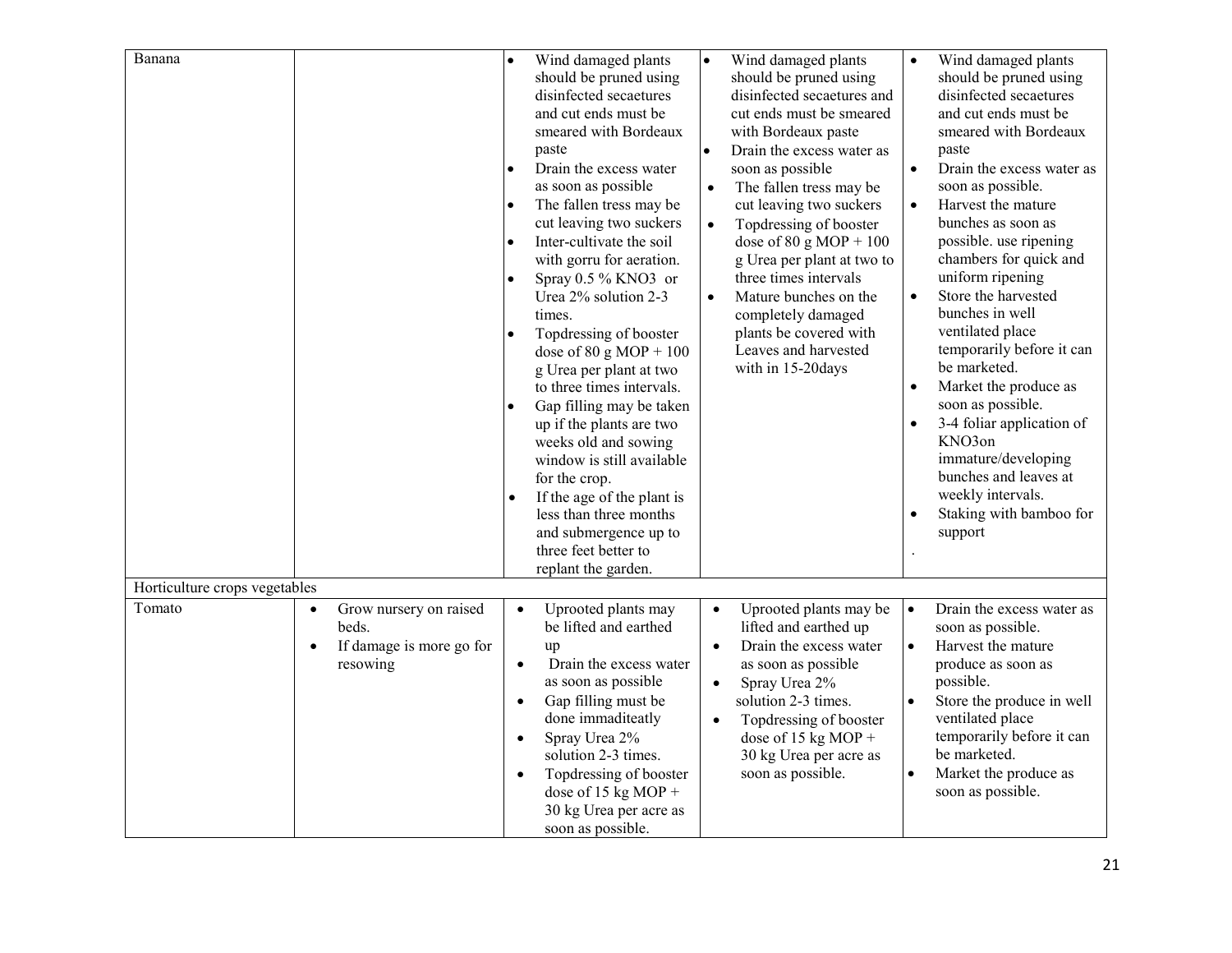| Chillies                   | Grow nursery on raised<br>$\bullet$<br>beds.                                                                                                                                                                                                                                      | If damage is more ,go<br>$\bullet$<br>for replanting<br>Uprooted plants may<br>$\bullet$<br>be lifted and earthed<br>up<br>Drain the excess water<br>$\bullet$<br>as soon as possible<br>Gap filling must be<br>$\bullet$<br>done immediately<br>If damage is more go<br>$\bullet$<br>for replanting Spray<br>Urea 2% solution 2-3<br>times. | Uprooted plants may be<br>lifted and earthed up<br>Drain the excess water<br>as soon as possible<br>Spray Urea 2% solution<br>2-3 times.<br>Topdressing of booster<br>dose of $15$ kg MOP+ 30<br>kg Urea per acre as soon<br>as possible.                                                                         | Drain the excess water<br>$\bullet$<br>as soon as possible.<br>Dry the pods on<br>$\bullet$<br>concrete floor/<br>tarpaulins immediately<br>use poly house solar<br>$\bullet$<br>driers for quick drying<br>Remove the pest and<br>$\bullet$<br>disease infected pods. |
|----------------------------|-----------------------------------------------------------------------------------------------------------------------------------------------------------------------------------------------------------------------------------------------------------------------------------|----------------------------------------------------------------------------------------------------------------------------------------------------------------------------------------------------------------------------------------------------------------------------------------------------------------------------------------------|-------------------------------------------------------------------------------------------------------------------------------------------------------------------------------------------------------------------------------------------------------------------------------------------------------------------|------------------------------------------------------------------------------------------------------------------------------------------------------------------------------------------------------------------------------------------------------------------------|
|                            |                                                                                                                                                                                                                                                                                   | Topdressing of booster<br>$\bullet$<br>dose of 15 kg MOP +<br>30 kg Urea per acre as<br>soon as possible.                                                                                                                                                                                                                                    |                                                                                                                                                                                                                                                                                                                   |                                                                                                                                                                                                                                                                        |
| Horticulture crops flowers |                                                                                                                                                                                                                                                                                   |                                                                                                                                                                                                                                                                                                                                              |                                                                                                                                                                                                                                                                                                                   |                                                                                                                                                                                                                                                                        |
| Marigold                   | Drain the excess water as<br>$\bullet$<br>possible<br>and<br>as<br>soon<br>drench the plants with any<br>copper fungicide<br>Spray Urea 2% or 1%<br>$KNO3$ solution 2-3 times.<br>Gap filling must be done<br>immediately<br>If damage is more ,go for<br>$\bullet$<br>replanting | Drain the excess water $\cdot$<br>as soon as possible and<br>drench the plants with<br>copper fungicide<br>any<br>Spray Urea 2% or 1%<br>KNO <sub>3</sub><br>solution<br>$2 - 3$<br>times.<br>Gap filling must be done<br>immediately If damage<br>is more ,go for<br>replanting                                                             | Drain the excess water as $  \bullet$<br>soon as possible<br>and<br>drench the plants with $\left  \bullet \right $<br>fungicide<br>copper<br>any<br>Spray Urea 2% or 1%<br>$KNO3$ solution 2-3 times.<br>Gap filling must be done i<br>lo<br>immediately<br>If damage is more ,go for<br>$\bullet$<br>replanting | Drain the excess water as<br>soon as possible.<br>Harvest the marketable<br>flowers as soon as<br>possible.<br>Store the produce in well<br>ventilated place<br>temporarily before it can<br>be marketed.<br>Market the produce as<br>soon as possible                 |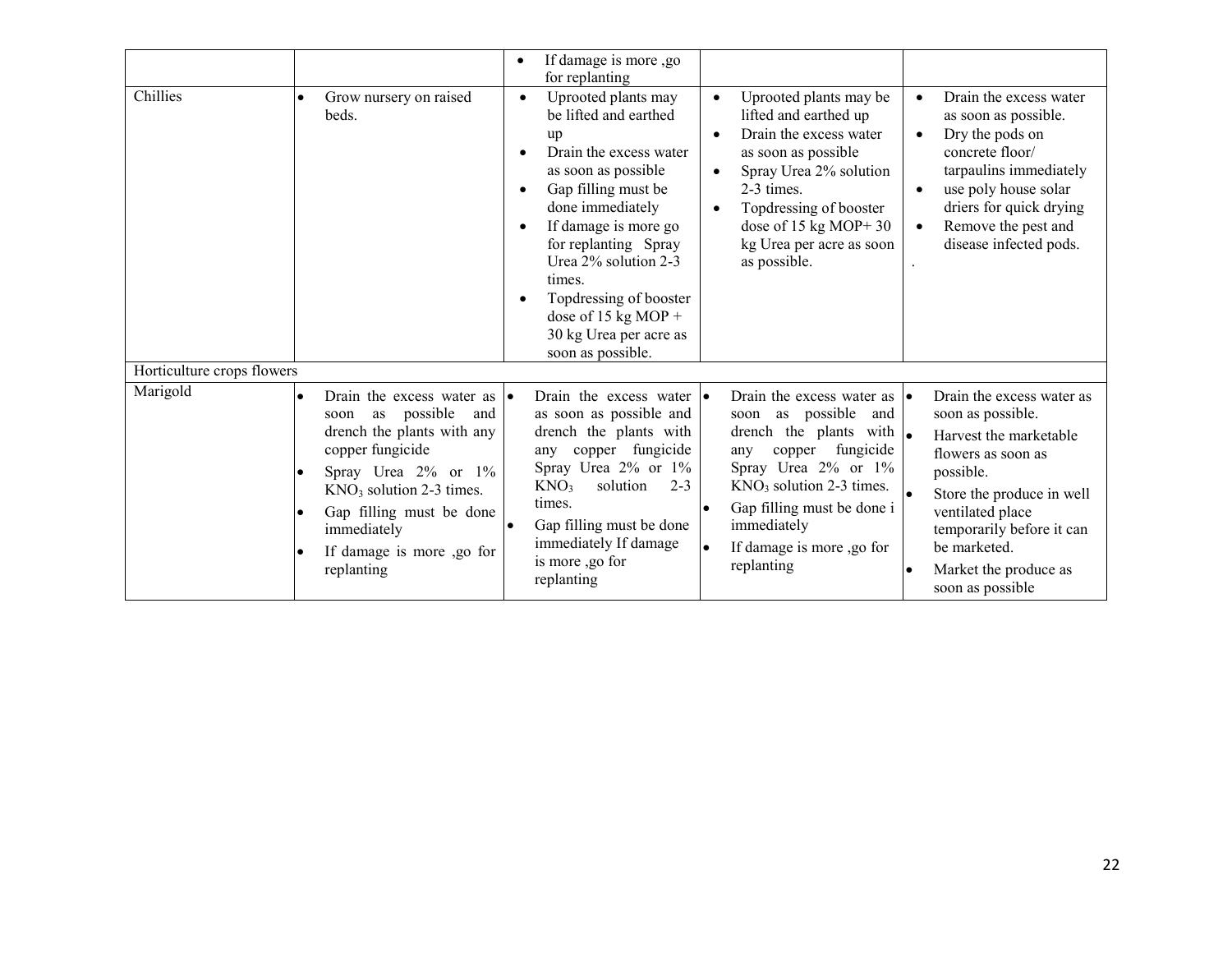|                                         | Suggested contingency measure                                                                                                                                                                       |                                                                                                                  |                                                                                                                                       |                                                                                                                           |  |  |
|-----------------------------------------|-----------------------------------------------------------------------------------------------------------------------------------------------------------------------------------------------------|------------------------------------------------------------------------------------------------------------------|---------------------------------------------------------------------------------------------------------------------------------------|---------------------------------------------------------------------------------------------------------------------------|--|--|
| <b>Extreme event type</b>               | Seedling / nursery stage                                                                                                                                                                            | <b>Vegetative stage</b>                                                                                          | <b>Reproductive stage</b>                                                                                                             | At harvest                                                                                                                |  |  |
| <b>Heat Wave</b>                        |                                                                                                                                                                                                     |                                                                                                                  |                                                                                                                                       |                                                                                                                           |  |  |
| <b>Horticulture crops - Fruits</b>      |                                                                                                                                                                                                     |                                                                                                                  |                                                                                                                                       |                                                                                                                           |  |  |
| <b>Sweet Orange, Mango,</b><br>Papaya,  | • Cover the newly planted<br>plants with dry leaves<br>• Increase the frequency of<br><i>irrigation.</i>                                                                                            | Mulch the plant basins<br>$\bullet$<br>with dried leaves<br>Increase the frequency<br>$\bullet$<br>of irrigation | Increase the frequency of<br>$\bullet$<br>irrigation.<br>Provide irrigation at<br>critical stages viz; peanut<br>size and marble size | Harvest the fruits either in the<br>morning or in the evening<br>Use ripening chambers for getting<br>quality fruits      |  |  |
| <b>Banana</b>                           | • Cover the newly planted<br>plants with dry leaves<br>• Increase the frequency of<br><i>irrigation.</i>                                                                                            | • Mulch the plant basins<br>with dried banana leaves<br>• Increase the frequency of<br>irrigation                | • Cover the developing<br>bunches with banana leaves<br>• Increase the frequency of<br><i>irrigation.</i>                             | • Harvest the bunches either in the<br>morning or in the evening<br>• Use ripening chambers for getting<br>quality fruits |  |  |
| <b>Horticultural crops - Vegetables</b> |                                                                                                                                                                                                     |                                                                                                                  |                                                                                                                                       |                                                                                                                           |  |  |
| <b>Vegetable &amp; Flowers</b>          | Provide shade to the newly planted /seedlings<br>$\bullet$<br>Irrespective of stage increase the frequency of irrigation.<br>Use mulches<br>Add bulky organic manures at the time of last ploughing | Harvest either in the morning or<br>$\bullet$<br>in the evening                                                  |                                                                                                                                       |                                                                                                                           |  |  |
| Coconut                                 | Provide shade to the newly planted palms<br>$\bullet$<br>Irrespective of stage increase the frequency of irrigation.<br>Use mulches<br>Add bulky organic manures at the time of last ploughing      |                                                                                                                  |                                                                                                                                       | Provide light irrigation<br>$\bullet$<br>Delay the harvesting                                                             |  |  |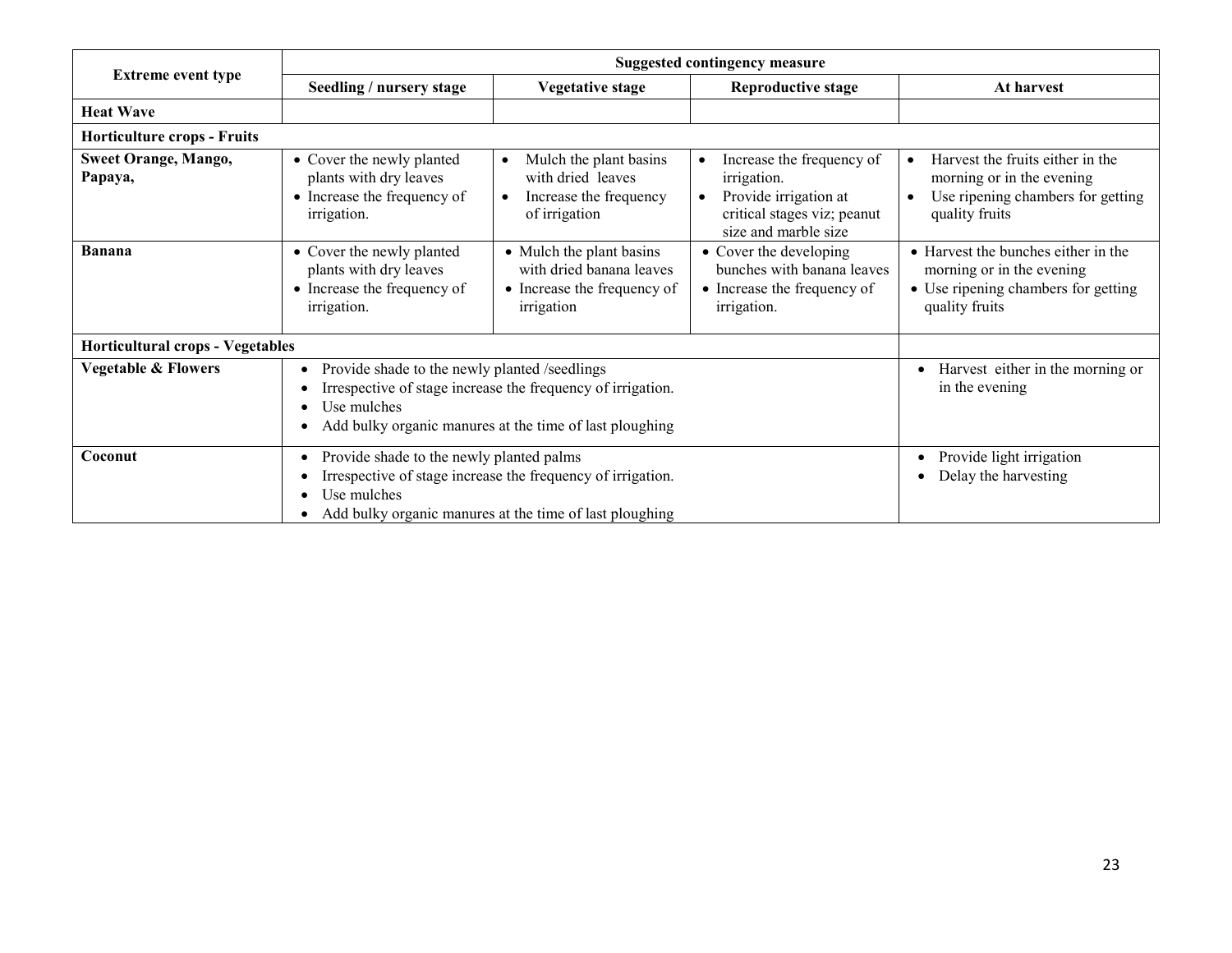General contingency measures for Livestock

| <b>Before the event</b>                                                                                                                                                                                                                                                                                                                                                                                                                                                                    | During the event                                                                                                                                                                                                                                                                                                                                                                                                                                      | After the event                                                                                                                                                                                                                                                                                                                                                 |
|--------------------------------------------------------------------------------------------------------------------------------------------------------------------------------------------------------------------------------------------------------------------------------------------------------------------------------------------------------------------------------------------------------------------------------------------------------------------------------------------|-------------------------------------------------------------------------------------------------------------------------------------------------------------------------------------------------------------------------------------------------------------------------------------------------------------------------------------------------------------------------------------------------------------------------------------------------------|-----------------------------------------------------------------------------------------------------------------------------------------------------------------------------------------------------------------------------------------------------------------------------------------------------------------------------------------------------------------|
| Feed and fodder availability                                                                                                                                                                                                                                                                                                                                                                                                                                                               |                                                                                                                                                                                                                                                                                                                                                                                                                                                       |                                                                                                                                                                                                                                                                                                                                                                 |
| 1. Conserving fodder/crop residues/ forest grass by<br>silage / hay making either by individual or on<br>community basis<br>2. Preparing complete diets and storing in<br>strategic locations<br>3. Organize procurement of dry fodders / feed<br>ingredients from surplus areas<br>4. Establish fodder banks and feed banks<br>5. Livestock relief camps during floods/cyclones<br>must be planned in the vicinity of relief camps<br>for people<br>6. Capacity building and preparedness | 1. Organise relief camps 2. Supply silage /<br>hay to farmers with productive stock on<br>subsidized rates<br>3. Segregate old, weak and unproductive<br>stock and send for slaughter<br>4. Supply mineral mixture to avoid<br>deficiencies<br>5. Dry fodder must be offered to the<br>livestock in little quantities for number of<br>times<br>6. Concentrate feed or complete feed must<br>offered to only productive and young<br>be<br>stock only | 1. Capacity building to stake holders on drought<br>/cyclone/flood mitigation in livestock sector<br>2. Promote fodder cultivation.<br>3. Flushing the stock to recoup<br>4. Avoid soaked and mould infected feeds / fodders to<br>livestock<br>5. Replenish the feed and fodder banks<br>6. Promote fodder preservation techniques like silage / hay<br>making |
| <b>Drinking</b> water                                                                                                                                                                                                                                                                                                                                                                                                                                                                      |                                                                                                                                                                                                                                                                                                                                                                                                                                                       |                                                                                                                                                                                                                                                                                                                                                                 |
| 1. Construct drinking water tanks in herding<br>places, village junctions and in relief camp<br>locations<br>2. Plan for sufficient number of tanks for water<br>transportation<br>3. Identify bore wells, which can sustain demand.<br>4. Procure sufficient quantities of water<br>Sanitizers                                                                                                                                                                                            | 1. Regular supply of clean drinking water to<br>all tanks 2. Cleaning the tanks in regular<br>intervals<br>3. Keep the livestock away from<br>contaminated flood/cyclone/stagnated<br>waters<br>3. Add water sanitizers                                                                                                                                                                                                                               | 1. Hand over the maintenance of the structures to<br>panchayats<br>2. Sensitize the farming community about importance of<br>clean drinking water                                                                                                                                                                                                               |
| <b>Health and disease Management</b>                                                                                                                                                                                                                                                                                                                                                                                                                                                       |                                                                                                                                                                                                                                                                                                                                                                                                                                                       |                                                                                                                                                                                                                                                                                                                                                                 |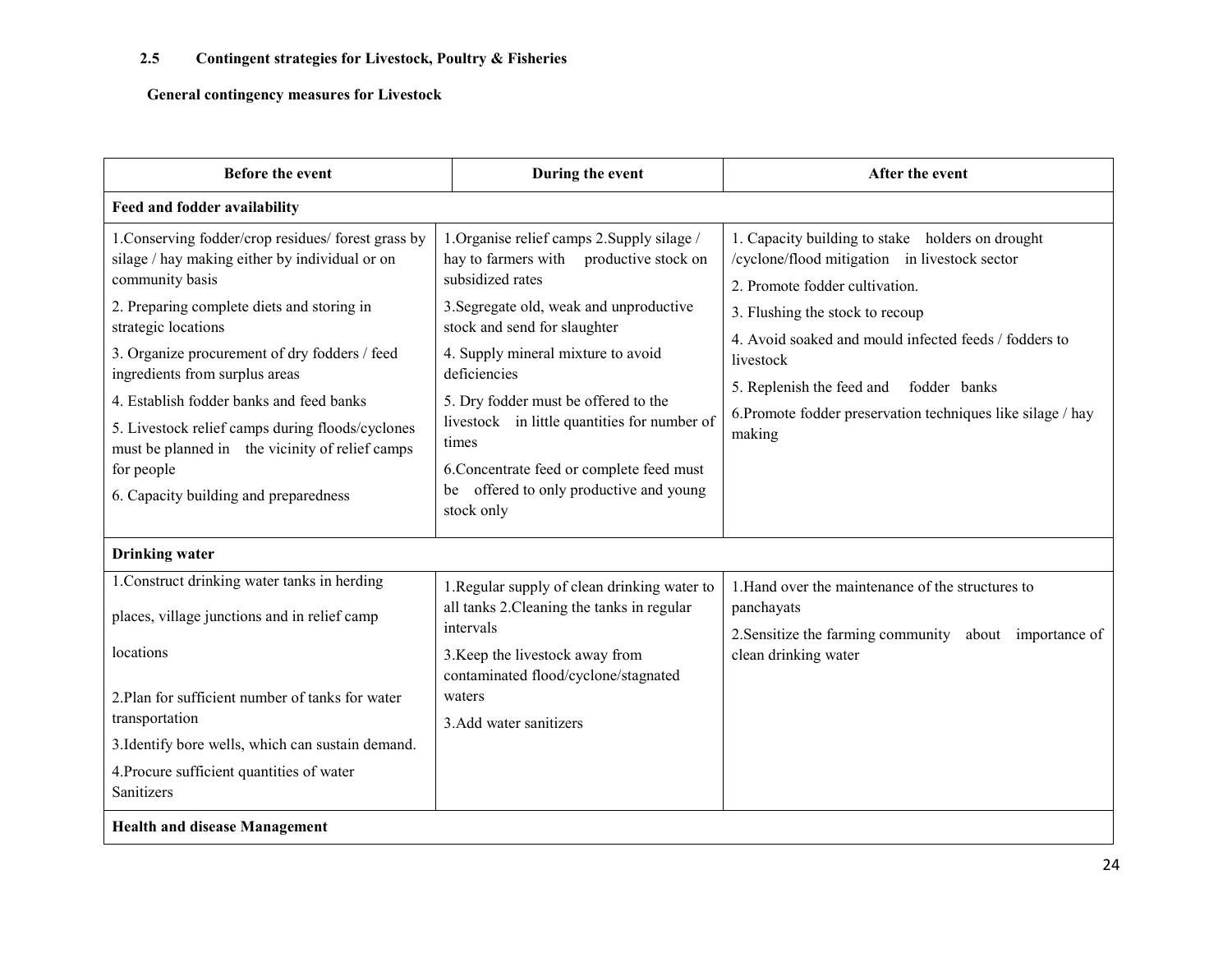| 1. Procure and stock emergency medicines and        | 1. Keep close watch on the health of the     | 1. Keep close surveillance on disease outbreak.         |
|-----------------------------------------------------|----------------------------------------------|---------------------------------------------------------|
| vaccines for important endemic diseases of the      | stock                                        | 2. Undertake the vaccination depending on need          |
| area                                                | 2. Sick animals must be isolated and treated | 3. Keep the animal houses clean and spray disinfectants |
| 2. All the stock must be immunized for endemic      | Separately.                                  |                                                         |
| diseases of the area                                | 3. Carry out deworming and spraying to all   |                                                         |
| 3. Carry out deworming to all young stock           | animals entering into relief camps           |                                                         |
| 4. Keep stock of bleaching powder and lime          | 4. Clean the animal houses regularly and     |                                                         |
| 5. Carry out Butax spray for control of external    | apply disinfectants.                         |                                                         |
| parasites                                           | 5. Safe and hygienic disposal of dead        |                                                         |
| 6. Identify the Clinical staff and trained paravets | animal carcasses                             |                                                         |
| and indent for their services as per schedules      | 6. Organize with community daily lifting     |                                                         |
| 7. Identify the volunteers who can serve in need    | of dung from relief camps                    |                                                         |
| of emergency                                        |                                              |                                                         |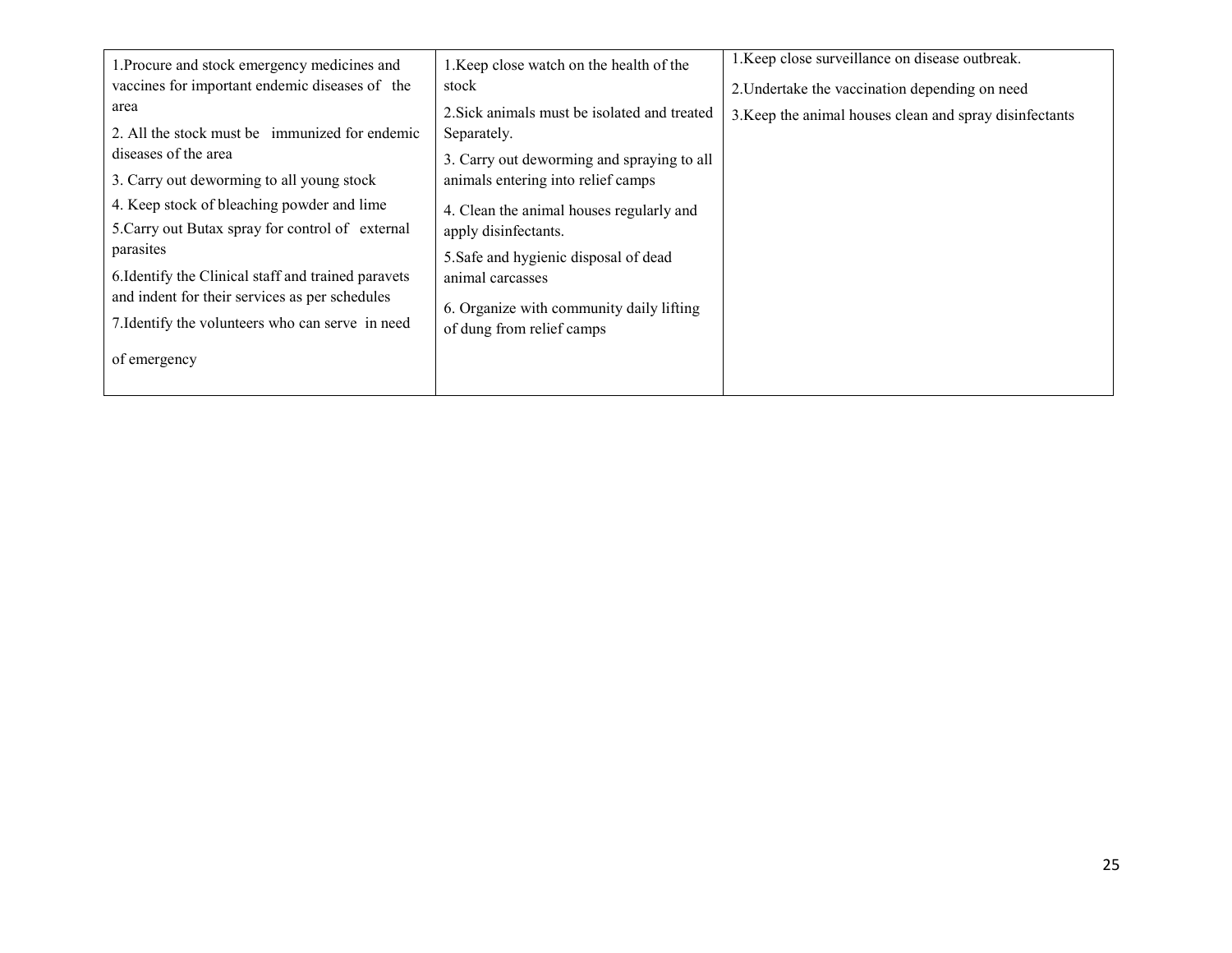#### 2.5.1Livestock Detailed Contingency strategies

|                                        | <b>Suggested contingency measures</b>                                                                                                                                                                                                                                                                                                                                                                                                                                                                                                                                                                                                                                                                                                                                                                                                                                                                                                                                                                                                                                                                          |                                                                                                                                                                                                                                                                                                                                                                                                                                                                                                                                                                                                                                                                                                                                                                                                                                                                                                                                                                                                                                                                                                                                                                                                                                                                                                                                                                                                                                                                                                               |                                                                                                                                                                                                                                                                                                                                                                                                                                                                                                                         |
|----------------------------------------|----------------------------------------------------------------------------------------------------------------------------------------------------------------------------------------------------------------------------------------------------------------------------------------------------------------------------------------------------------------------------------------------------------------------------------------------------------------------------------------------------------------------------------------------------------------------------------------------------------------------------------------------------------------------------------------------------------------------------------------------------------------------------------------------------------------------------------------------------------------------------------------------------------------------------------------------------------------------------------------------------------------------------------------------------------------------------------------------------------------|---------------------------------------------------------------------------------------------------------------------------------------------------------------------------------------------------------------------------------------------------------------------------------------------------------------------------------------------------------------------------------------------------------------------------------------------------------------------------------------------------------------------------------------------------------------------------------------------------------------------------------------------------------------------------------------------------------------------------------------------------------------------------------------------------------------------------------------------------------------------------------------------------------------------------------------------------------------------------------------------------------------------------------------------------------------------------------------------------------------------------------------------------------------------------------------------------------------------------------------------------------------------------------------------------------------------------------------------------------------------------------------------------------------------------------------------------------------------------------------------------------------|-------------------------------------------------------------------------------------------------------------------------------------------------------------------------------------------------------------------------------------------------------------------------------------------------------------------------------------------------------------------------------------------------------------------------------------------------------------------------------------------------------------------------|
|                                        | <b>Before the event</b>                                                                                                                                                                                                                                                                                                                                                                                                                                                                                                                                                                                                                                                                                                                                                                                                                                                                                                                                                                                                                                                                                        | During the event                                                                                                                                                                                                                                                                                                                                                                                                                                                                                                                                                                                                                                                                                                                                                                                                                                                                                                                                                                                                                                                                                                                                                                                                                                                                                                                                                                                                                                                                                              | After the event                                                                                                                                                                                                                                                                                                                                                                                                                                                                                                         |
| <b>Drought</b>                         |                                                                                                                                                                                                                                                                                                                                                                                                                                                                                                                                                                                                                                                                                                                                                                                                                                                                                                                                                                                                                                                                                                                |                                                                                                                                                                                                                                                                                                                                                                                                                                                                                                                                                                                                                                                                                                                                                                                                                                                                                                                                                                                                                                                                                                                                                                                                                                                                                                                                                                                                                                                                                                               |                                                                                                                                                                                                                                                                                                                                                                                                                                                                                                                         |
| Feed and<br>Fodder<br>availabilit<br>y | As chronically drought prone district, it<br>should have reserves of the following at any<br>point of the year for mobilization to the needy<br>areas (for feeding 5000 ACU (maintenance<br>ration) for about 1-3 weeks period)<br>Silage: $20-50$ t<br>Urea molasses<br>mineral<br>bricks<br>(UMMB):50-100 t<br>Hay:100-250 t<br>Concentrates: 20-50 t<br>Minerals and vitamin supplements<br>mixture: $1-5$ t<br>Establishment of silvi-pastoral system in<br>CPRs with Stylosanthus hamata and<br>Cenchrus ciliaris as grass with Leucaena<br><i>leucocephala</i> as tree component (or suggest<br>suitable similar system to your district)<br>Top dressing of N in 2-3 split doses $@$ 20-25<br>kg N/ha in common property resources<br>(CPRs) like temple lands, panchyat lands or<br>private property resources (PPRs) like waste<br>and degraded lands with the monsoon pattern<br>for higher biomass production<br>Promote cultivation of short duration fodder<br>crops of sorghum/bajra/maize(UP chari, MP<br>chari, HC-136, HD-2, GAINT BAJRA, L-74,<br>Ananad/African<br>K-677,<br>Tall,<br>Kisan | Harvest and use biomass of dried up crops (Groundnut,<br>jowar, ragi, Rice, maize, black gram, green gram,<br>horsegram) material as fodder.<br>Harvest the tree fodder (Neem, Subabul, Acasia, Pipal etc)<br>and unconventional feeds resources available and use as<br>fodder for livestock (LS).<br>Available feed and fodder should be cut from CPRs and<br>stall fed in order to reduce the energy requirements of the<br>animals and supplemented with groundnut haulms.<br>UMMB, hay, concentrates and vitamin & mineral mixture<br>should be transported to the needy areas from the reserves<br>at the district level initially and latter stages from the near<br>by districts. Hay should be enriched with 2% Urea molasses<br>solution or 1% common salt solution and fed to LS<br>Herd should be split and supplementation (either groundnut<br>haulms or concentrate mixture) should be given only to the<br>highly productive and breeding animals<br>Provision of emergency grazing/feeding (Cow-calf camps<br>or other special arrangements to protect high productive $\&$<br>breeding stock)<br>Motivate the farmers to mix the dry fodder with available<br>kitchen waste or groundnut haulms while feeding<br>Arrangements should be made for mobilization of small<br>ruminants across the villages where no drought exits with<br>subsidized road/rail transportation and temporary shelter<br>provision for the shepherds<br>Unproductive livestock should to be culled during severe | Concentrates supplementation<br>should be provided to all the<br>animals.<br>The farmers may be advised to<br>practice "flushing the stock" to<br>recoup either with groundnut haulms<br>or concentrate mixture<br>Short duration fodder crops of<br>should be sown in unsown and crop<br>failed areas where no further routine<br>crop sowing is not possible<br>Supply of quality seeds of fodder<br>varieties and motivating the farmers<br>to cultivate at least 10% of their land<br>holding for fodder production |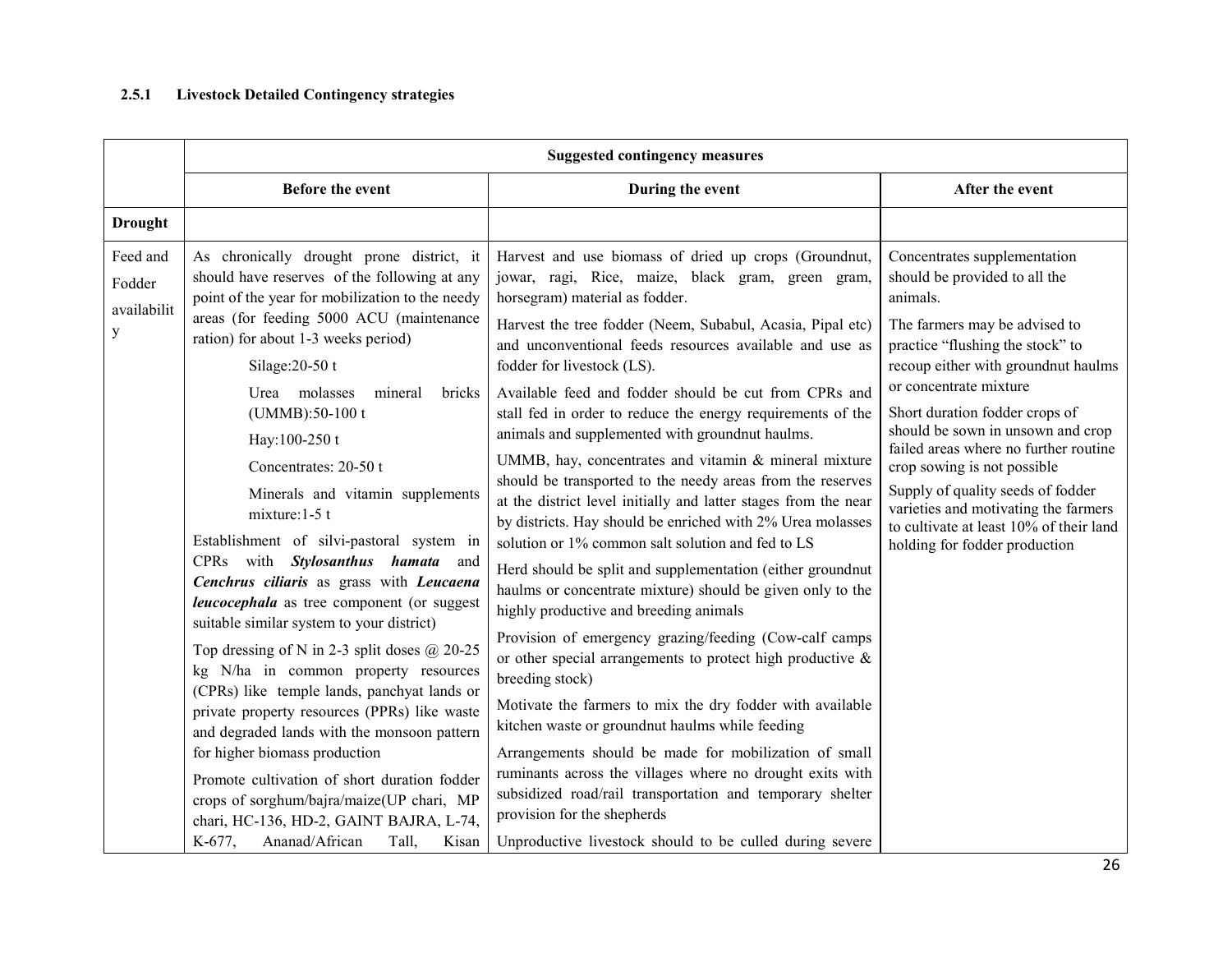|                                            | composite, Moti, Manjari, B1-7 and also<br>sunhemp<br>Chopping of fodder should be made as<br>mandatory in every village through supply<br>and establishment of good quality chaff<br>cutters.<br>Harvesting and collection of perennial<br>vegetation particularly grasses which grow<br>during monsoon<br>Proper drying, bailing and densification of<br>harvested grass from previous season<br>Creation of permanent fodder, feed and<br>fodder seed banks in all drought prone<br>villages | drought<br>Create transportation and marketing facilities for the culled<br>and unproductive animals.<br>Supply silage and or hay on subsidized rates to the farmers<br>having high productive stock<br>Subsidized loans should be provided to the livestock<br>keepers                                                                                                                                                                                                                                                           |                                                                                                  |
|--------------------------------------------|-------------------------------------------------------------------------------------------------------------------------------------------------------------------------------------------------------------------------------------------------------------------------------------------------------------------------------------------------------------------------------------------------------------------------------------------------------------------------------------------------|-----------------------------------------------------------------------------------------------------------------------------------------------------------------------------------------------------------------------------------------------------------------------------------------------------------------------------------------------------------------------------------------------------------------------------------------------------------------------------------------------------------------------------------|--------------------------------------------------------------------------------------------------|
| Heat<br>wave                               | As the district chronically prone to heat<br>waves the following permanent measures are<br>suggested<br>Plantation of trees like Neem, Pipal,<br>i)<br>Subabul around the shed<br>Spreading of husk/straw/coconut<br>$\overline{11}$<br>leaves on the roof of the shed<br>iii) Water sprinklers / foggers in the<br>animal shed<br>iv) Application of white reflector paint<br>on the roof to reduce thermal<br>radiation effect                                                                | Allow the animals preferably early in the morning or late in<br>the evening for grazing during heat waves<br>Feed green fodder/silage / concentrates during day time and<br>roughages / hay during night time in case of heat waves<br>Put on the foggers / sprinkerlers during heat weaves and<br>heaters during cold waves in case of high productive<br>animals<br>In severe cases, vitamin 'C' (5-10ml per litre) and<br>electrolytes (Electral powder @ 20g per litre) should be<br>added in water during severe heat waves. | Feed the animals as per routine<br>schedule<br>Allow the animals for grazing<br>(normal timings) |
| Health<br>and<br>Disease<br>managem<br>ent | List out the endemic diseases (species wise)<br>in the district and store vaccines for those<br>diseases<br>Timely vaccination (as per enclosed<br>vaccination schedule) against all endemic<br>diseases<br>Surveillance and disease monitoring network<br>to be established at Joint Director (Animal                                                                                                                                                                                          | Constitution of Rapid Action Veterinary Force<br>Procurement of emergency medicines and medical kits<br>Close observation of animals for heat stress symptoms                                                                                                                                                                                                                                                                                                                                                                     | Conducting mass animal health<br>camps<br>Conducting fertility camps<br>Mass deworming camps     |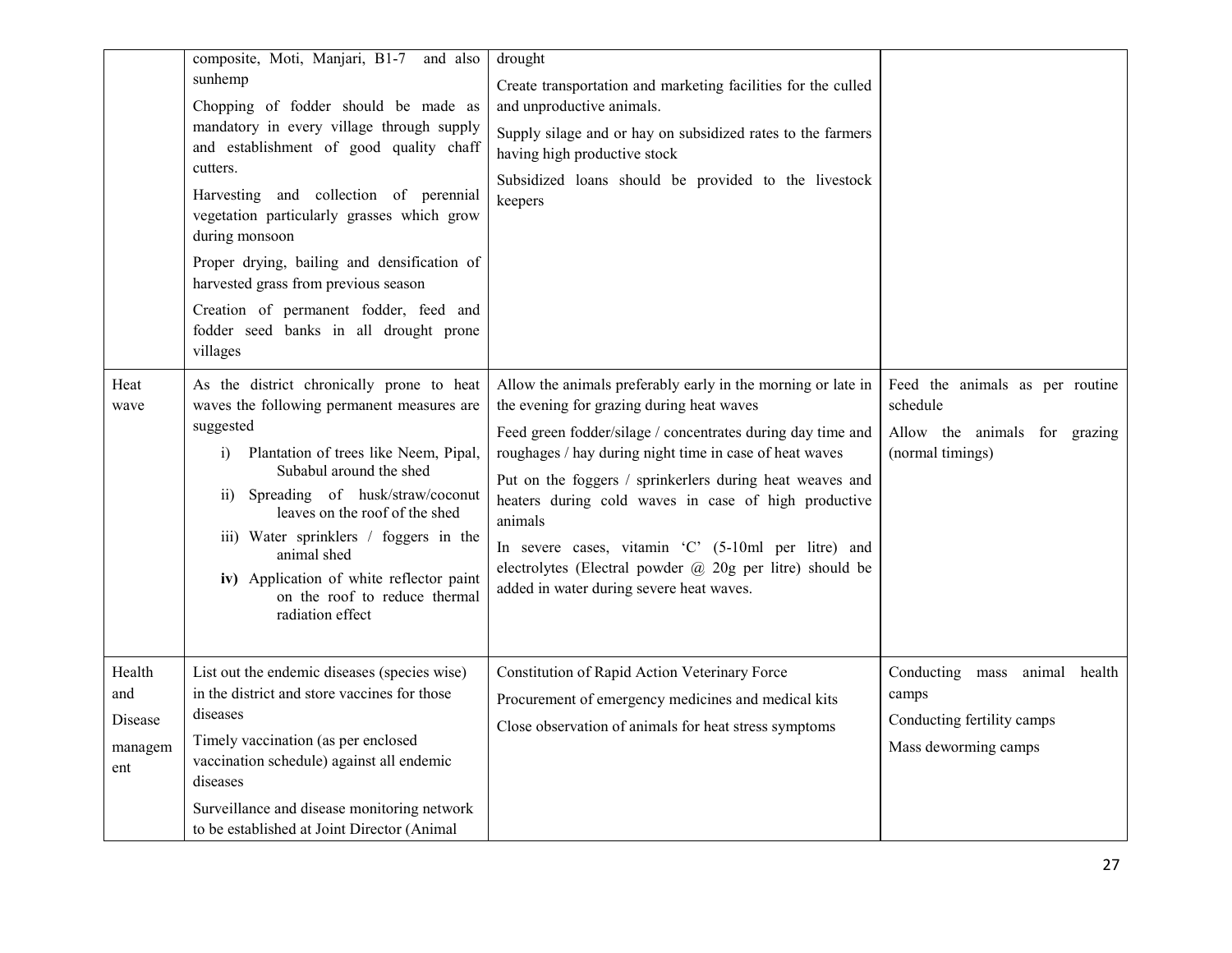|                          | Husbandry) office in the district                                                                                                                                      |                                                         |                                                                                                        |
|--------------------------|------------------------------------------------------------------------------------------------------------------------------------------------------------------------|---------------------------------------------------------|--------------------------------------------------------------------------------------------------------|
| Insurance                | Encouraging insurance of livestock                                                                                                                                     | Listing out the details of the dead animals             | Submission for insurance claim and<br>availing insurance benefit<br>Purchase of new productive animals |
| <b>Drinking</b><br>water | Identification of water resources<br>Rain water harvesting and create water bodies<br>watering points (when water is scarce use<br>only as drinking water for animals) | Restrict wallowing of animals in water bodies/resources | Bleach $(0.1\%)$<br>drinking water<br>water sources<br>Provide clean drinking water                    |

# Vaccination programme for cattle and buffalo:

| <b>Disease</b>                | Age and season at vaccination     |
|-------------------------------|-----------------------------------|
| Anthrax                       | In endemic areas only, Feb to May |
| Haemorrhagic septicaemia (HS) | May to June                       |
| Black quarter (BQ)            | May to June                       |
| Foot and mouth disease (FMD)  | July/August and November/December |

# Vaccination schedule in small ruminants (Sheep & Goat)

| <b>Disease</b>                   | <b>Season</b>                 |
|----------------------------------|-------------------------------|
| Foot and mouth disease (FMD)     | Preferably in winter / autumn |
| Peste des Petits Ruminants (PPR) | Preferably in January         |
| Black quarter (BQ)               | May / June                    |
| Enterotoxaemia (ET)              | May                           |
| Haemorrhagic septicaemia (HS)    | March / June                  |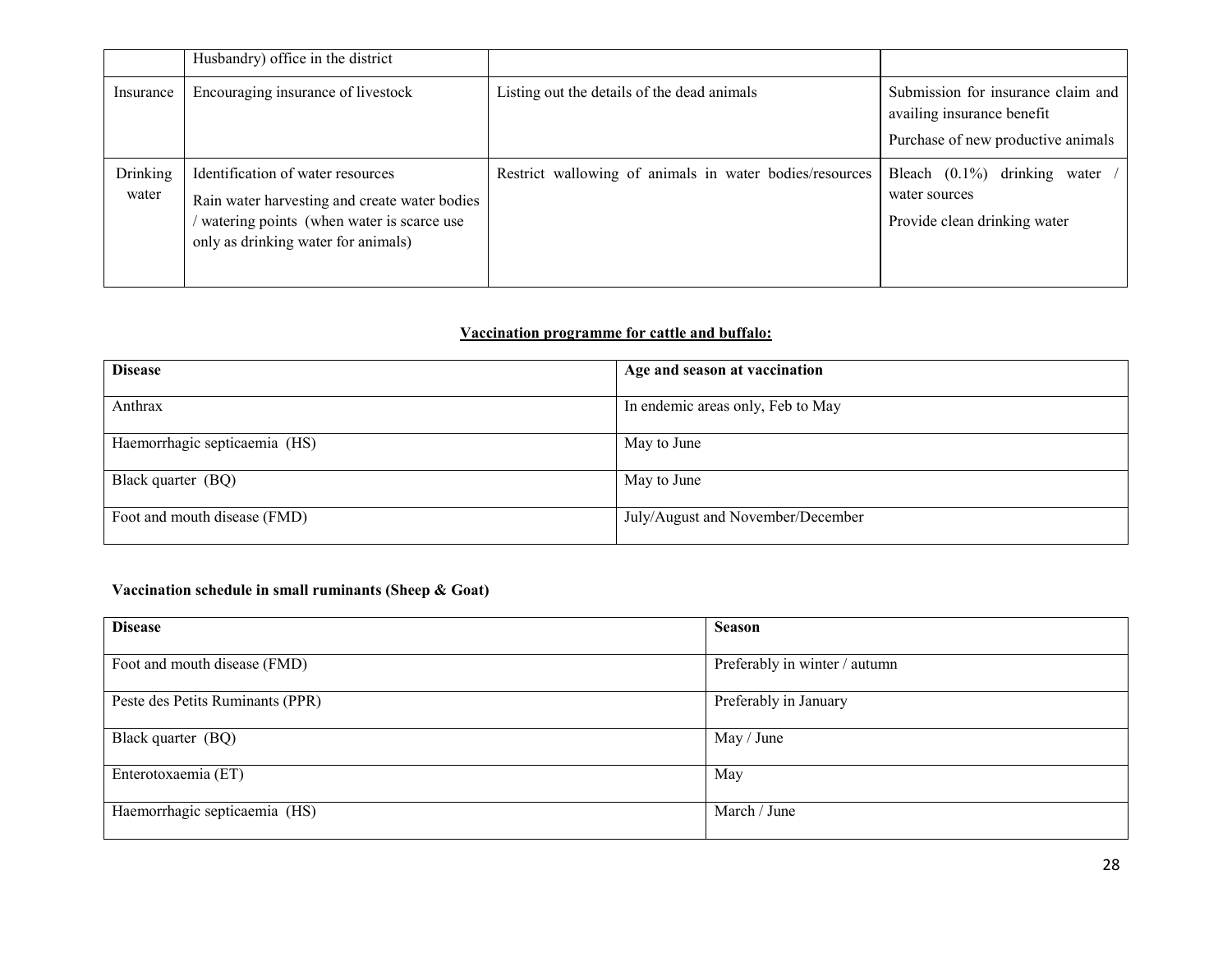## 2.5.2 Poultry

|                                | <b>Suggested contingency measures</b>                                                                                |                                                                                                                                                               |                                                                                                                 |
|--------------------------------|----------------------------------------------------------------------------------------------------------------------|---------------------------------------------------------------------------------------------------------------------------------------------------------------|-----------------------------------------------------------------------------------------------------------------|
|                                | <b>Before the event</b>                                                                                              | During the event                                                                                                                                              | After the event                                                                                                 |
| <b>Drought</b>                 |                                                                                                                      |                                                                                                                                                               |                                                                                                                 |
| Shortage of feed ingredients   | Storing of house hold grain like<br>maize, broken rice, bajra etc, in<br>to use as feed in case of severe<br>drought | Supplementation only for productive<br>birds with house hold grain<br>Supplementation of shell<br>grit<br>(calcium) for laying birds<br>Culling of weak birds | Supplementation to all survived birds                                                                           |
| Drinking water                 |                                                                                                                      | Use water sanitizers or offer cool<br>drinking water                                                                                                          |                                                                                                                 |
| Health and disease management  | Culling of sick birds.<br>Deworming and vaccination<br>against RD and fowl pox                                       | Mixing of Vit. A, D, E, K and B-<br>complex including vit C in drinking<br>water (5ml in one litre water)                                                     | Hygiene and sanitation of poultry house<br>Disposal of dead birds by burning<br>burying with lime powder in pit |
| <b>Heat wave</b>               |                                                                                                                      |                                                                                                                                                               |                                                                                                                 |
| Shelter/environment management | Provision of proper shelter with<br>good ventilation                                                                 | foggers/water<br>In<br>severe<br>cases.<br>sprinklers/wetting of hanged gunny<br>bags should be arranged<br>Don't allow for scavenging during<br>mid day      | Routine practices are followed                                                                                  |
| Health and disease management  | Deworming and vaccination<br>against RD and fowl pox                                                                 | Supplementation of house hold grain<br>Provide cool and clean drinking water<br>with electrolytes and vit. C (5-10 ml                                         | Routine practices are followed                                                                                  |